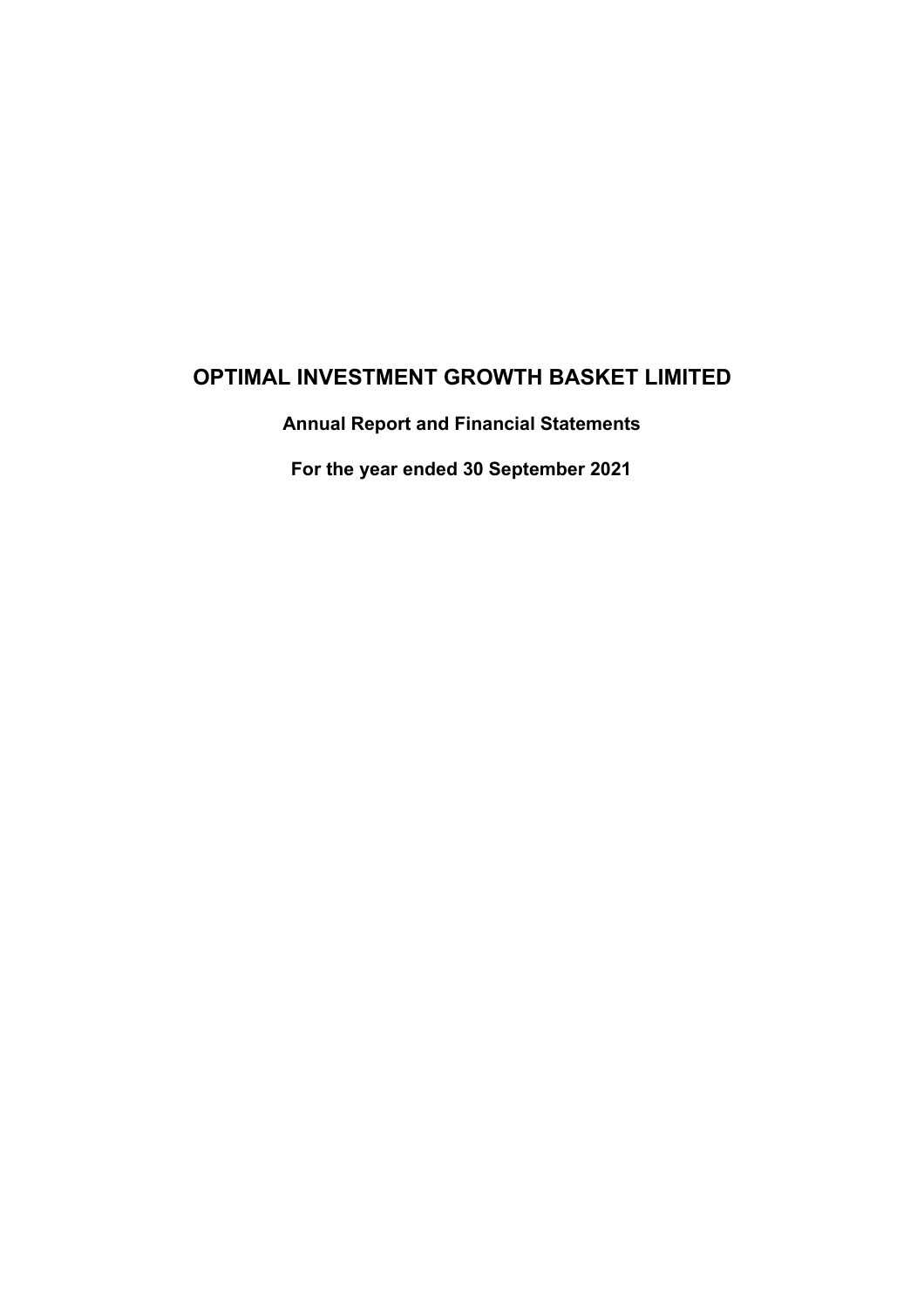# **ANNUAL REPORT AND FINANCIAL STATEMENTS CONTENTS**

|                                        | Page      |
|----------------------------------------|-----------|
| General Information                    | 3         |
| Report of the Directors                | 4-6       |
| Independent Auditor's Report           | $7 - 10$  |
| Statement of Comprehensive Income      | 11        |
| <b>Statement of Financial Position</b> | 12        |
| Statement of Changes in Equity         | 13        |
| <b>Statement of Cash Flows</b>         | 14        |
| Notes to the Financial Statements      | $15 - 27$ |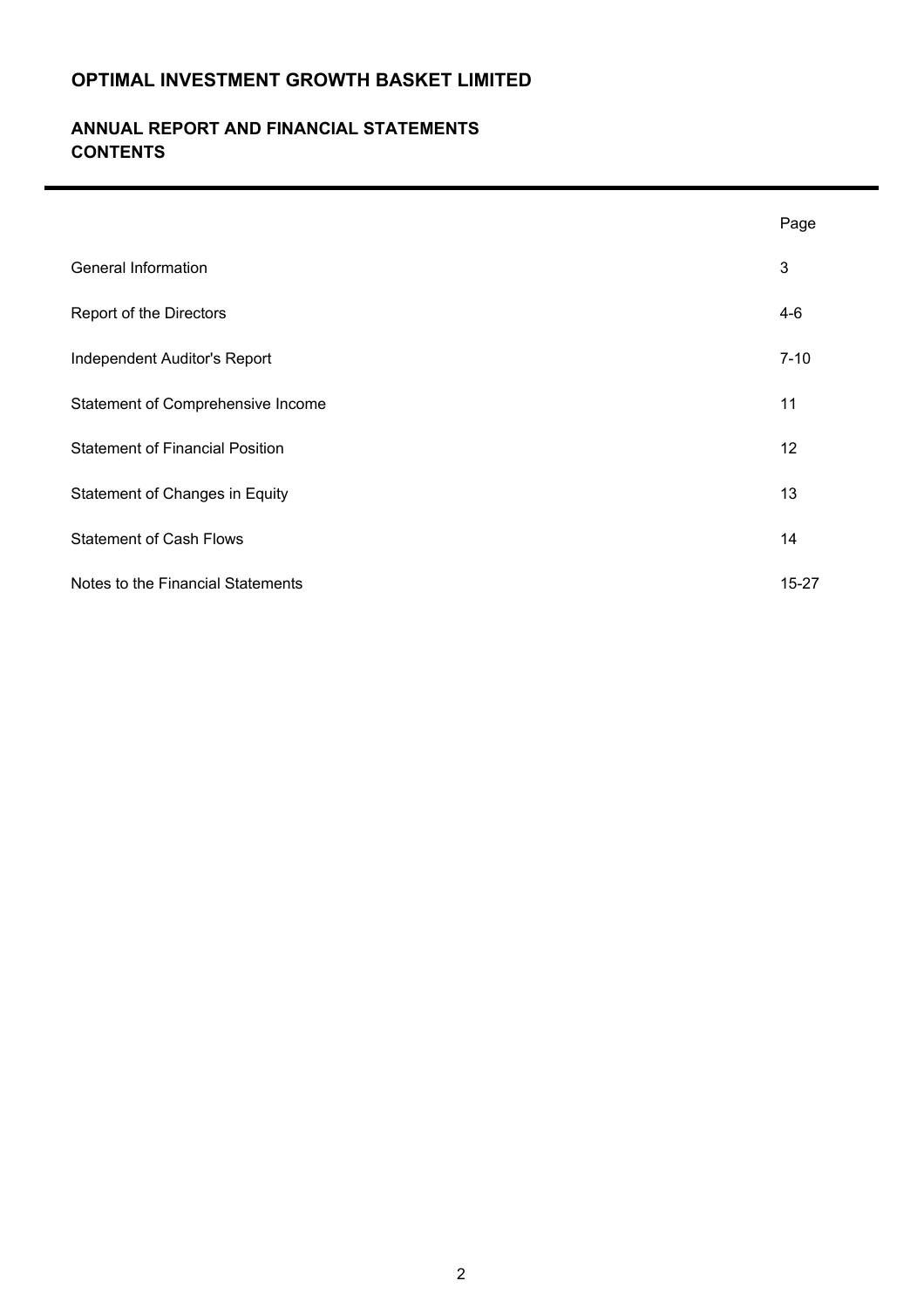# **ANNUAL REPORT AND FINANCIAL STATEMENTS GENERAL INFORMATION**

| <b>DIRECTORS:</b>                                        | J Lewis<br>D Stephenson<br>K Lancaster-King (appointed 20 August 2021)<br>C Hickling (resigned 20 August 2021)                                                       |
|----------------------------------------------------------|----------------------------------------------------------------------------------------------------------------------------------------------------------------------|
| <b>ADMINISTRATOR, SECRETARY</b><br><b>AND REGISTRAR:</b> | Sanne Fund Services (Guernsey) Limited<br>(formerly Praxis Fund Services Limited)<br>Sarnia House<br>Le Truchot<br><b>St Peter Port</b><br>Guernsey<br><b>GY11GR</b> |
| <b>REGISTERED OFFICE:</b>                                | Sarnia House<br>Le Truchot<br>St Peter Port<br>Guernsey<br>GY11GR                                                                                                    |
| <b>AUDITOR:</b>                                          | <b>Grant Thornton Limited</b><br>PO Box 31<br>Lefebvre House<br>Lefebvre Street<br><b>St Peter Port</b><br>Guernsey<br>GY13TF                                        |
| <b>BANKERS:</b>                                          | Investec Bank (Channel Islands) Limited<br><b>PO Box 188</b><br><b>Glategny Court</b><br>Glategny Esplanade<br><b>St Peter Port</b><br>Guernsey<br>GY13LP            |
| <b>COMPANY REGISTRATION NO:</b>                          | 42302                                                                                                                                                                |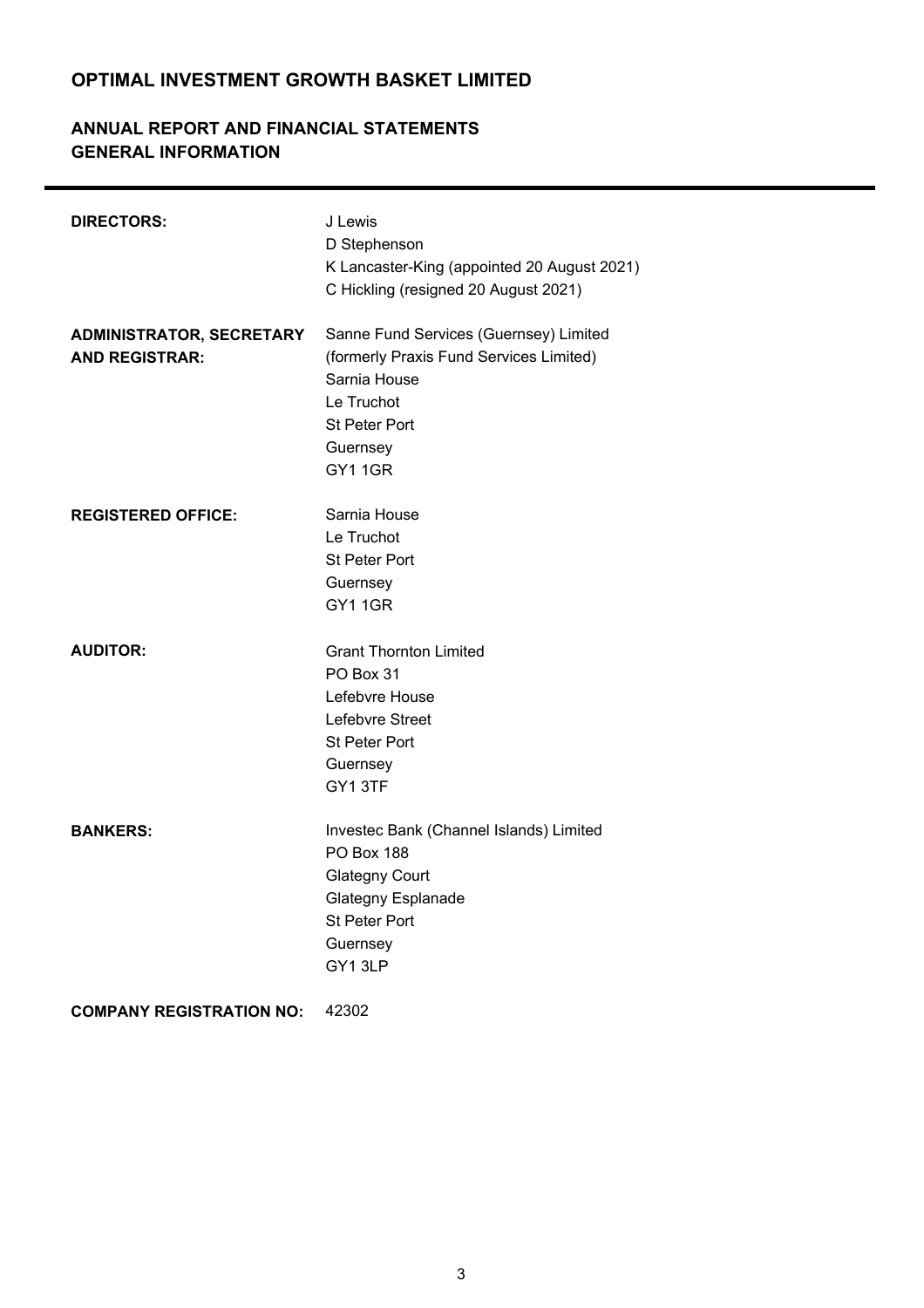# **REPORT OF THE DIRECTORS For the year ended 30 September 2021**

The Directors present the annual report and the audited financial statements ("the financial statements") of Optimal Investment Growth Basket Limited ("the Company") for the year ended 30 September 2021.

## **Principal Activity**

The principal activity of the Company is that of a limited life investment holding company.

The Company is a Guernsey Authorised closed-ended investment company and is subject to the Authorised Closed-Ended Investment Scheme Rules 2008. The Company is listed on the Bermuda Stock Exchange.

#### **Going concern**

Under the terms of the Company's prospectus, following a successful fund raising in November 2018, the life of the Company was extended for a period of between 5 and 10 years from 26 November 2018. In the absence of a further special resolution to extend the life of the Company, the Company's shares will be redeemed and the Company will terminate between December 2023 and December 2028.

The Board notes that the Covid-19 pandemic has had a significant disruptive impact on economies and financial markets worldwide, and has undertaken an assessment of the continuing effects that the pandemic may have on the Company's ability to operate as a going concern.

The Board considers that the Covid-19 pandemic will not have a significant impact on the Company's ability to continue as a going concern, for the following reasons:

• The Company is closed-ended, as a result of which the Board has the power to decline requests to redeem shareholdings if it believes that such redemptions are not in the best interests of the Company;

• Should the Board agree to a redemption, it would be offered to the investor at a price that the assets can be redeemed in the market. The Company itself would not be exposed to any losses that may arise;

• The Company is less exposed to the risk of widespread investor sell-off, because of the defensive nature of the Company's investment profile. Other than through default or insolvency of the debt provider, investors will be aware that a key element of the Company's investment strategy is to provide capital protection, therefore limiting their exposure to falls in the markets of the kind that are currently being experienced; and

• Since the reporting date, the Board has received no enquiries, either directly or via the Investment Adviser, from investors wishing to redeem their shareholdings at any other time other than at the predetermined planned date of redemption.

As a result of the above considerations, and as the Company has sufficient working capital and adequate resources to continue in operations and meet its liabilities as they fall due for the foreseeable future, the Directors have determined that these financial statements should be prepared on a going concern basis.

#### **Results and Dividends**

The Statement of Comprehensive Income is set out on page 9. The Directors do not propose a dividend for the year (2020: £ Nil).

#### **Directors**

The Directors of the Company during the year and to the date of this report are detailed below.

Janine Lewis David Stephenson Keri Lancaster-King (appointed 20 August 2021) Chris Hickling (resigned 20 August 2021)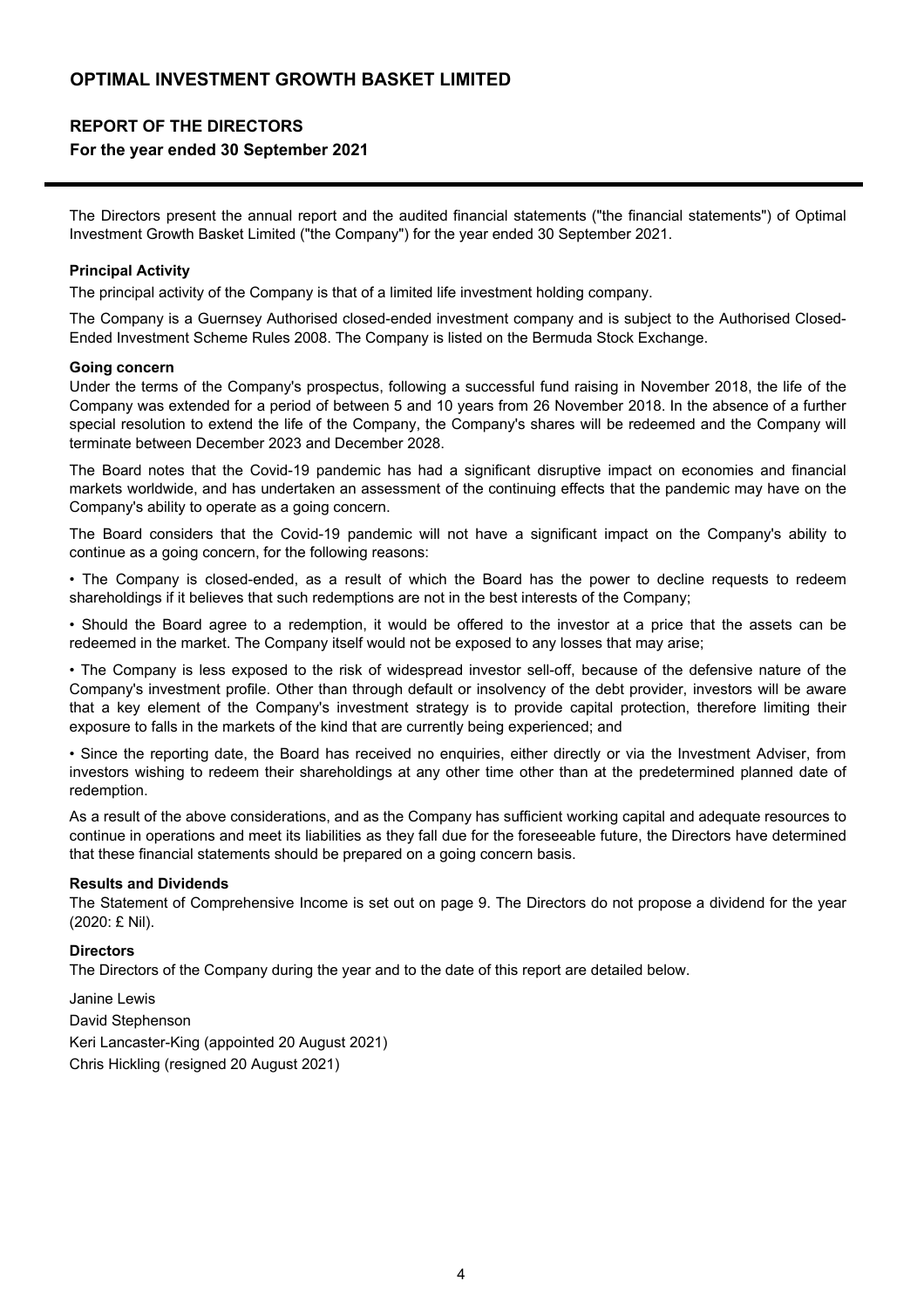## **REPORT OF THE DIRECTORS (continued) For the year ended 30 September 2021**

#### **Directors' and Other Interests**

Janine Lewis is a Director of the Company and a director of Sanne Fund Services (Guernsey) Limited ("SFSGL") (formerly Praxis Fund Services Limited), the Company's Administrator, Secretary, Custodian and Registrar, David Stephenson is a Director of the Company and an employee of SFSGL, Keri Lancaster-King was appointed as a Director of the Company on 20 August 2021 and is a director of SFSGL, and Chris Hickling served as a Director of the Company until his resignation on 20 August 2021 and is a director of Sanne Holdings (Guernsey) Limited (formerly Praxis Fund Holdings Limited), the immediate parent company of SFSGL. Janine Lewis, Chris Hickling, David Stephenson and Keri Lancaster-King are shareholders in PraxisIFM Group Limited, which until 3 December 2021 was the ultimate parent company of SFSGL.

During the year, no Director has had any beneficial interest in the shares of the Company.

No Director of the Company, or Investec Corporate and Institutional Banking ('ICIB'), the Investment Advisor to the Company, holds any right, either contingent or otherwise, to subscribe for shares in the Company.

Details of fees paid to SFSGL and ICIB during the year are contained in notes 5, 9 and 17 to these Financial

No fees were paid to the Directors by the Company during the year.

#### **Historical Results**

The results and assets and liabilities of the Company for the last 5 years are as follows:

|                              |                     |                   | Total<br>Comprehensive |
|------------------------------|---------------------|-------------------|------------------------|
|                              | <b>Total Assets</b> | Total Liabilities | Income                 |
|                              | £                   | £                 | £                      |
| Year ended 30 September 2021 | 73,954,845          | 49,079            | 8,834,166              |
| Year ended 30 September 2020 | 65,145,734          | 74,134            | 2,366,024              |
| Year ended 30 September 2019 | 62,726,233          | 20,657            | 3,236,956              |
| Year ended 30 September 2018 | 40,668,560          | 19.145            | 2,548,914              |
| Year ended 30 September 2017 | 38,125,077          | 24,576            | 1,935,936              |

#### **Investment Portfolio**

The Company's investment portfolio comprises the following investments:

|                                                   | Percentage of | Cost       | Carrying Value |
|---------------------------------------------------|---------------|------------|----------------|
|                                                   | portfolio     |            |                |
| Investec Bank Limited Subordinated Callable Notes | 70.3%         | 45.204.977 | 50.626.414     |
| UBS AG Index Basket Option                        | 29.7%         | 8.646.081  | 21,430,505     |
|                                                   |               | 53,851,058 | 72,056,919     |

Investec Bank Limited and UBS AG are providers of financial services.

#### **Statement of Directors' Responsibilities**

The Directors are responsible for preparing the Annual Report and financial statements in accordance with The Companies (Guernsey) Law, 2008.

Company law requires the Directors to prepare financial statements for each financial year that give a true and fair view of the state of affairs of the Company as at the end of the financial year, and of the profit or loss for the financial year.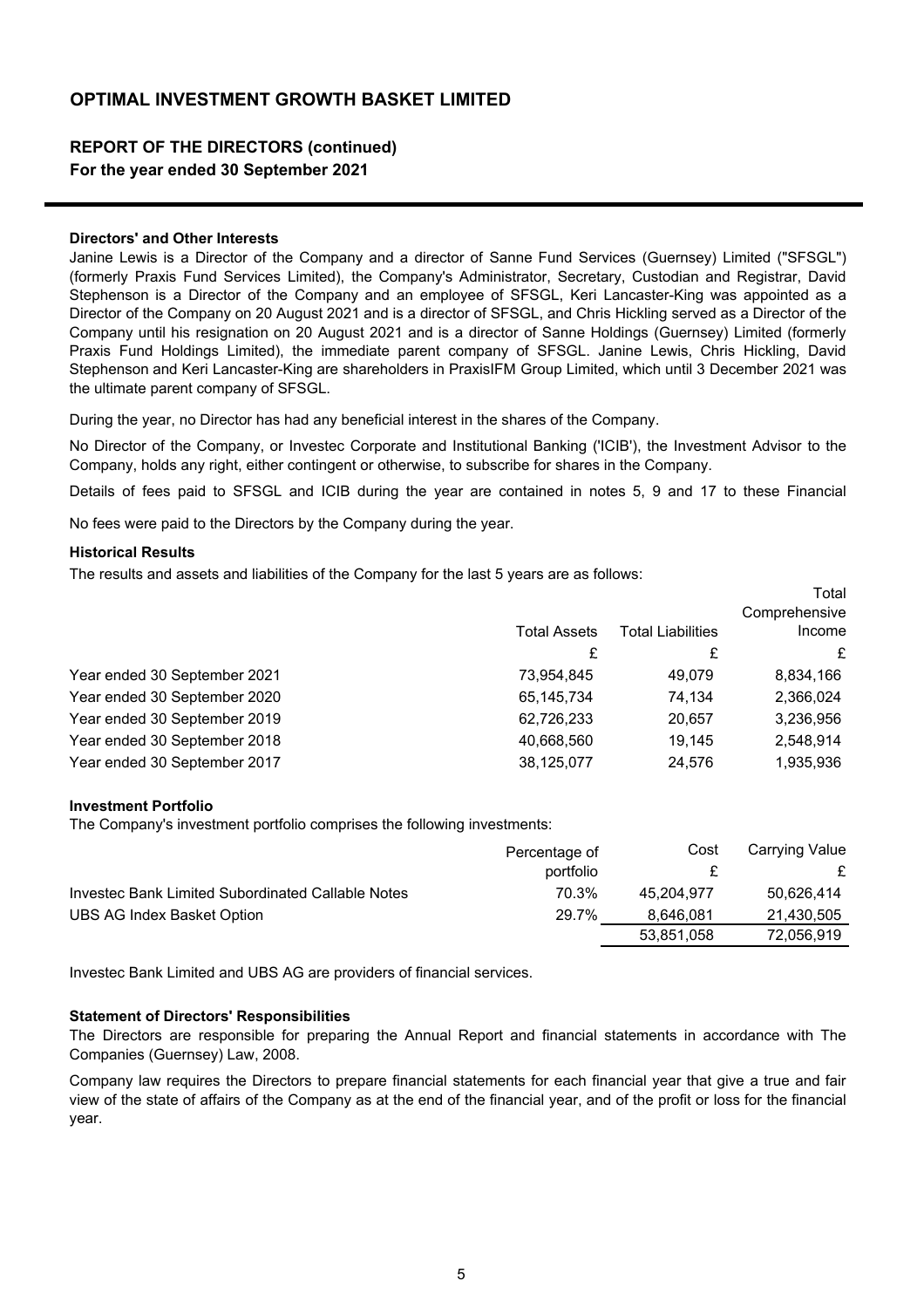## **REPORT OF THE DIRECTORS (continued) For the year ended 30 September 2021**

#### **Statement of Directors' Responsibilities (continued)**

Under that law, the Directors have prepared the financial statements in accordance with International Financial Reporting Standards (IFRSs). Under company law the Directors must not approve the financial statements unless they are satisfied that they give a true and fair view of the state of affairs of the Company and of the profit or loss for that period. In preparing these financial statements, the Directors are required to:

- select suitable appropriate accounting policies and apply them consistently;
- make judgements and accounting estimates that are reasonable and prudent;
- state whether IFRSs have been followed, subject to any material departures disclosed and explained in the financial statements; and
- prepare the financial statements on the going concern basis unless it is inappropriate to presume that the Company will continue in business.

The Directors confirm that they have complied with the above requirements in preparing the financial statements.

The Directors are responsible for keeping adequate accounting records that are sufficient to show and explain the Company's transactions and disclose with reasonable accuracy at any time the financial position of the Company and enable them to ensure that the financial statements comply with The Companies (Guernsey) Law, 2008 and with The Protection of Investors (Bailiwick of Guernsey) Law, 1987. They are also responsible for safeguarding the assets of the Company and hence for taking reasonable steps for the prevention and detection of fraud and other irregularities.

The Directors confirm that:

- so far as each Director is aware, there is no relevant audit information of which the Company's auditor is unaware;
- each Director has taken all the steps he ought to have taken as a Director to make himself aware of any relevant audit information and to establish that the Company's auditor is aware of that information; and
- the financial statements give a true and fair view and have been prepared in accordance with International Financial Reporting Standards, with The Companies (Guernsey) Law, 2008 and with The Protection of Investors (Bailiwick of Guernsey) Law, 1987.

#### **Auditor**

On 27 November 2020, Saffery Champness GAT LLP merged its business into Grant Thornton Limited and the Directors approved a proposal from Saffery Champness GAT LLP to novate the existing letter of engagement to Grant Thornton Limited. Grant Thornton Limited have expressed their willingness to continue in office and a resolution to reappoint them as auditor to the Company will be proposed at the forthcoming Annual General Meeting.

By Order of the Board

**Keri Lancaster-King Director 13 December 2021**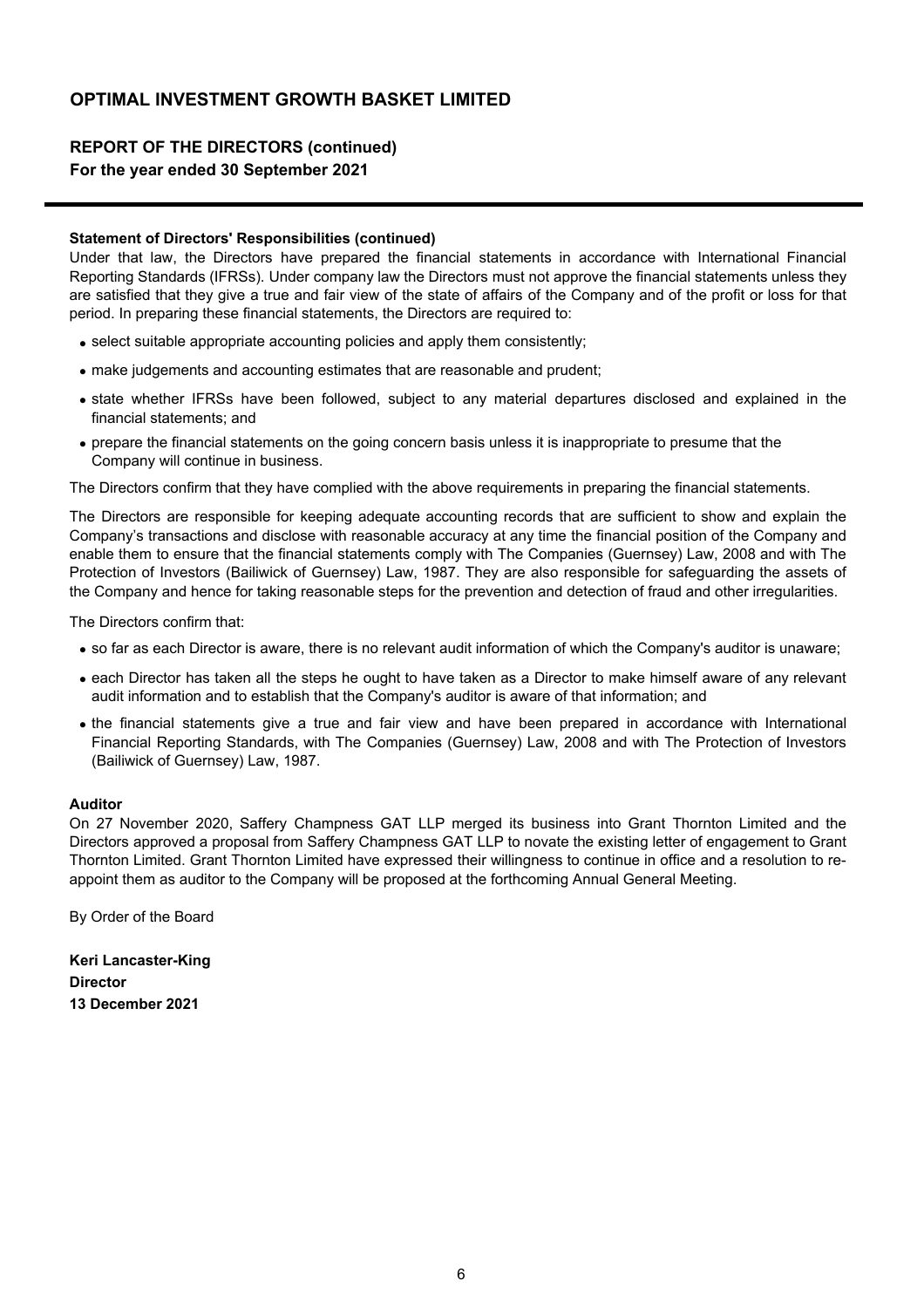# **Independent auditor's report to the members**

## **Opinion**

We have audited the financial statements of Optimal Investment Growth Basket Limited (the "Company") for the year ended 30 September 2021, which comprise the Statement of Comprehensive Income, Statement of Financial Position, Statement of Changes in Equity, Statement of Cash Flows and related notes to the financial statements, including a summary of significant accounting policies. The financial reporting framework that has been applied in their preparation is applicable law and International Financial Reporting Standards ("IFRSs").

In our opinion the financial statements:

- give a true and fair view of the state of affairs of the Company as at 30 September 2021 and of the profit for the year then ended;
- have been properly prepared in accordance with IFRSs; and
- have been prepared in accordance with the requirements of The Companies (Guernsey) Law, 2008.

#### **Basis for opinion**

We conducted our audit in accordance with International Standards on Auditing (UK) ("ISAs (UK)") and applicable law. Our responsibilities under those standards are further described in the Auditor's responsibilities for the audit of the financial statements section of our report. We are independent of the company in accordance with the ethical requirements that are relevant to our audit of the financial statements, including the FRC's Ethical Standard, and we have fulfilled our other ethical responsibilities in accordance with these requirements. We believe that the audit evidence we have obtained is sufficient and appropriate to provide a basis for our opinion.

## **Conclusions relating to going concern**

We have nothing to report in respect of the following matters in relation to which the ISAs (UK) require us to report to you where:

- the Directors' use of the going concern basis of accounting in the preparation of the financial statements is not appropriate; or
- the Directors have not disclosed in the financial statements any identified material uncertainties that may cast significant doubt about the Company's ability to continue to adopt the going concern basis of accounting for a period of at least twelve months from the date when the financial statements are authorised for issue.

#### **Other information**

The Directors are responsible for the other information. The other information comprises the information included in the annual report, other than the financial statements and our auditor's report thereon. Our opinion on the financial statements does not cover the other information and, except to the extent otherwise explicitly stated in our report, we do not express any form of assurance conclusion thereon.

In connection with our audit of the financial statements, our responsibility is to read the other information and, in doing so, consider whether the other information is materially inconsistent with the financial statements or our knowledge obtained in the audit or otherwise appears to be materially misstated. If we identify such material inconsistencies or apparent material misstatements, we are required to determine whether there is a material misstatement in the financial statements or a material misstatement of the other information. If, based on the work we have performed, we conclude that there is a material misstatement of this other information; we are required to report that fact.

We have nothing to report in this regard.

#### **Matters on which we are required to report by exception**

We have nothing to report in respect of the following matters, in relation to which, The Companies (Guernsey) Law, 2008 requires us to report to you if, in our opinion:

- adequate accounting records have not been kept by the company; or
- the financial statements are not in agreement with the accounting records and returns; or
- we have failed to obtain all the information and explanations which, to the best of our knowledge and belief, are necessary for the purpose of our audit.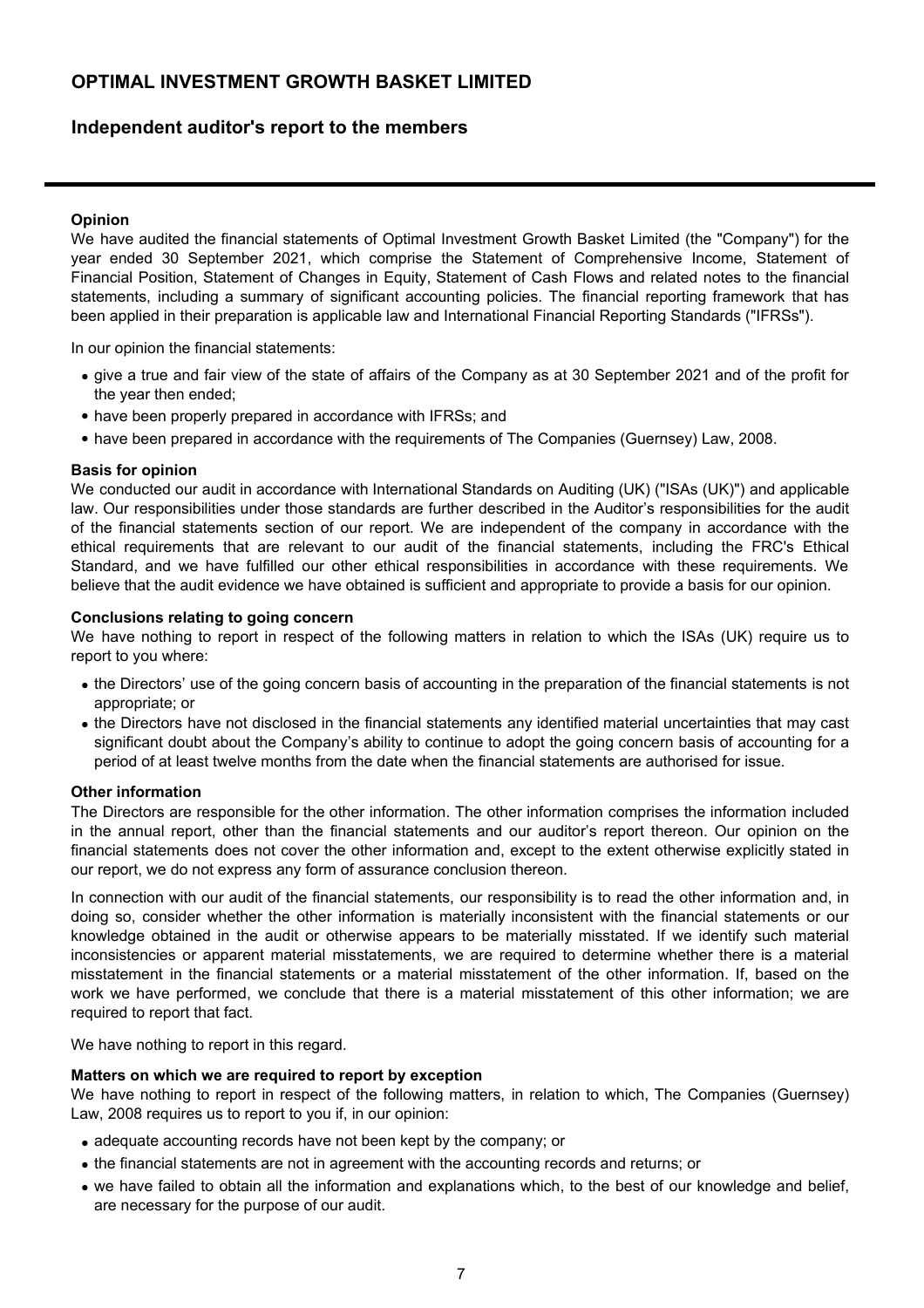# **Independent auditor's report to the members (continued)**

## **Responsibilities of Directors**

As explained more fully in the Directors' Responsibilities Statement set out on pages 5 and 6, the Directors are responsible for the preparation of the financial statements and for being satisfied that they give a true and fair view, and for such internal control as the Directors determine is necessary to enable the preparation of financial statements that are free from material misstatement, whether due to fraud or error.

In preparing the financial statements, the directors are responsible for assessing the Company's ability to continue as a going concern, disclosing, as applicable, matters related to going concern and using the going concern basis of accounting unless the Directors either intend to liquidate the company or to cease operations, or have no realistic alternative but to do so.

#### **Auditor's responsibilities for the audit of the financial statements**

Our objectives are to obtain reasonable assurance about whether the financial statements as a whole are free from material misstatement, whether due to fraud or error, and to issue an auditor's report that includes our opinion. Reasonable assurance is a high level of assurance, but is not a guarantee that an audit conducted in accordance with ISAs (UK) will always detect a material misstatement when it exists. Misstatements can arise from fraud or error and are considered material if, individually or in the aggregate, they could reasonably be expected to influence the economic decisions of users taken on the basis of these financial statements.

A further description of our responsibilities for the audit of the financial statements is located on the Financial Reporting Council's website at: www.frc.org.uk/auditorsresponsibilities. This description forms part of our auditor's report.

#### **Use of our report**

This report is made solely to the Company's members, as a body, in accordance with section 262 of The Companies (Guernsey) Law, 2008. Our audit work has been undertaken so that we might state to the Company's members those matters we are required to state to them in an auditor's report and for no other purpose. To the fullest extent permitted by law, we do not accept or assume responsibility to anyone other than the Company and the Company's members as a body, for our audit work, for this report, or for the opinions we have formed.

**For and on behalf of Grant Thornton Limited Chartered Accountants and Recognised Auditors St Peter Port, Guernsey, Channel Islands 13 December 2021**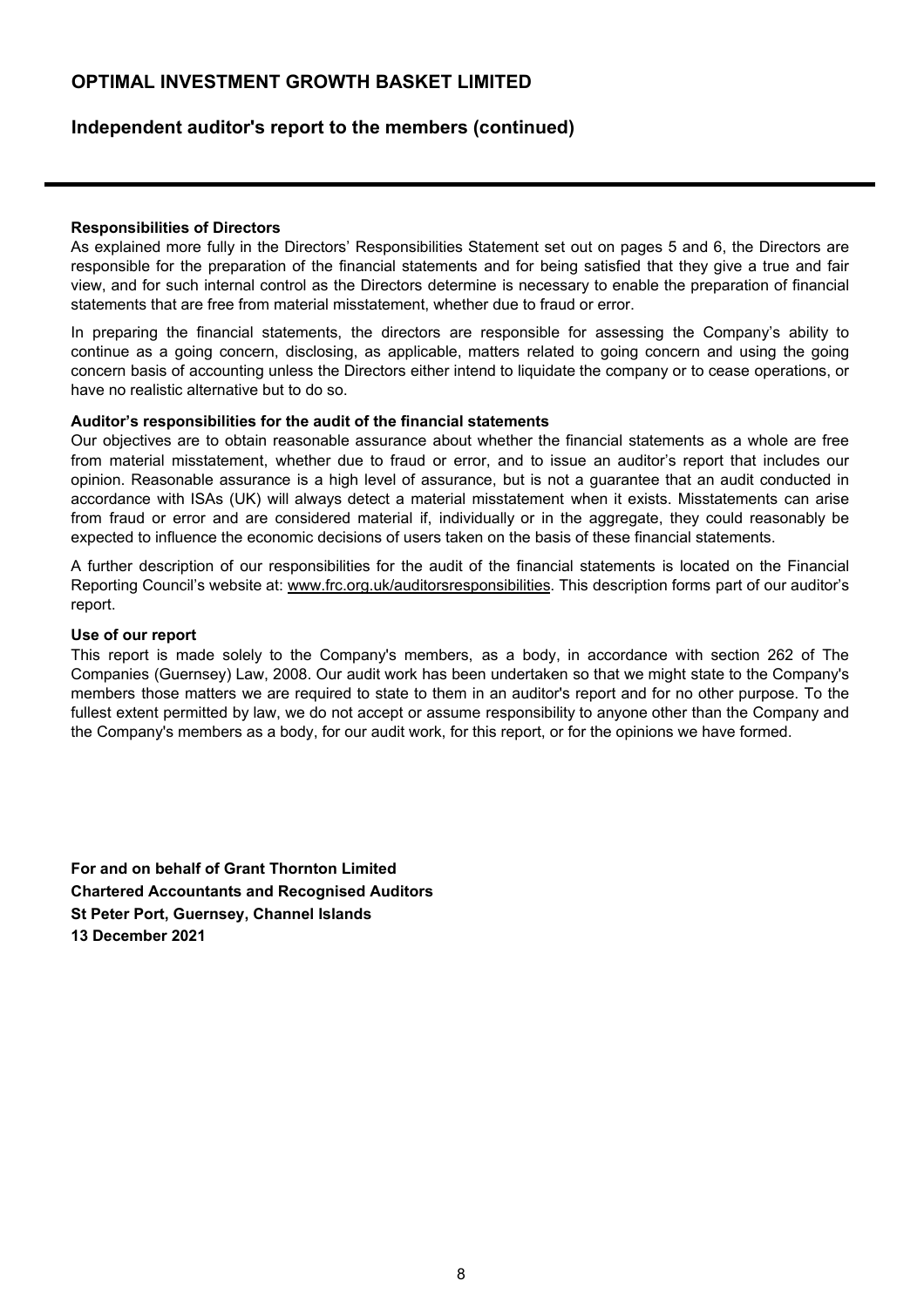# **STATEMENT OF COMPREHENSIVE INCOME For the year ended 30 September 2021**

|                                                                                     | <b>Notes</b> | Year ended<br>30 Sept 2021<br>£ | Year ended<br>30 Sept 2020<br>£ |
|-------------------------------------------------------------------------------------|--------------|---------------------------------|---------------------------------|
| <b>INCOME</b>                                                                       |              |                                 |                                 |
| Interest income                                                                     | 6            | 2,957,659                       | 2,985,515                       |
| <b>GAINS ON INVESTMENTS</b>                                                         |              |                                 |                                 |
| Investments at fair value through profit and loss                                   | 7            | 9,307,386                       | 3,398,662                       |
|                                                                                     |              | 12,265,045                      | 6,384,177                       |
| Operating expenses                                                                  | 9            | (811,095)                       | (891, 242)                      |
| Foreign exchange gains                                                              |              | 4,857                           | 6,221                           |
| <b>PROFIT FOR THE YEAR</b>                                                          |              | 11,458,807                      | 5,499,156                       |
| <b>OTHER COMPREHENSIVE LOSS</b><br>Items that may be reclassified to profit or loss |              |                                 |                                 |
| Foreign exchange translation losses                                                 |              | (2,624,641)                     | (3, 133, 132)                   |
| Other comprehensive loss for the year                                               |              | (2,624,641)                     | (3, 133, 132)                   |
| TOTAL COMPREHENSIVE INCOME FOR THE YEAR                                             |              | 8,834,166                       | 2,366,024                       |
| Earnings per ordinary share                                                         |              |                                 |                                 |
| Basic and diluted earnings per A Class share                                        | 10           | 385.10                          | 184.81                          |
| Basic and diluted earnings per B Class share                                        | 10           | 385.10                          | 184.81                          |

There are no recognised gains or losses other than those reported above.

The notes on pages 15 to 27 are an integral part of these financial statements.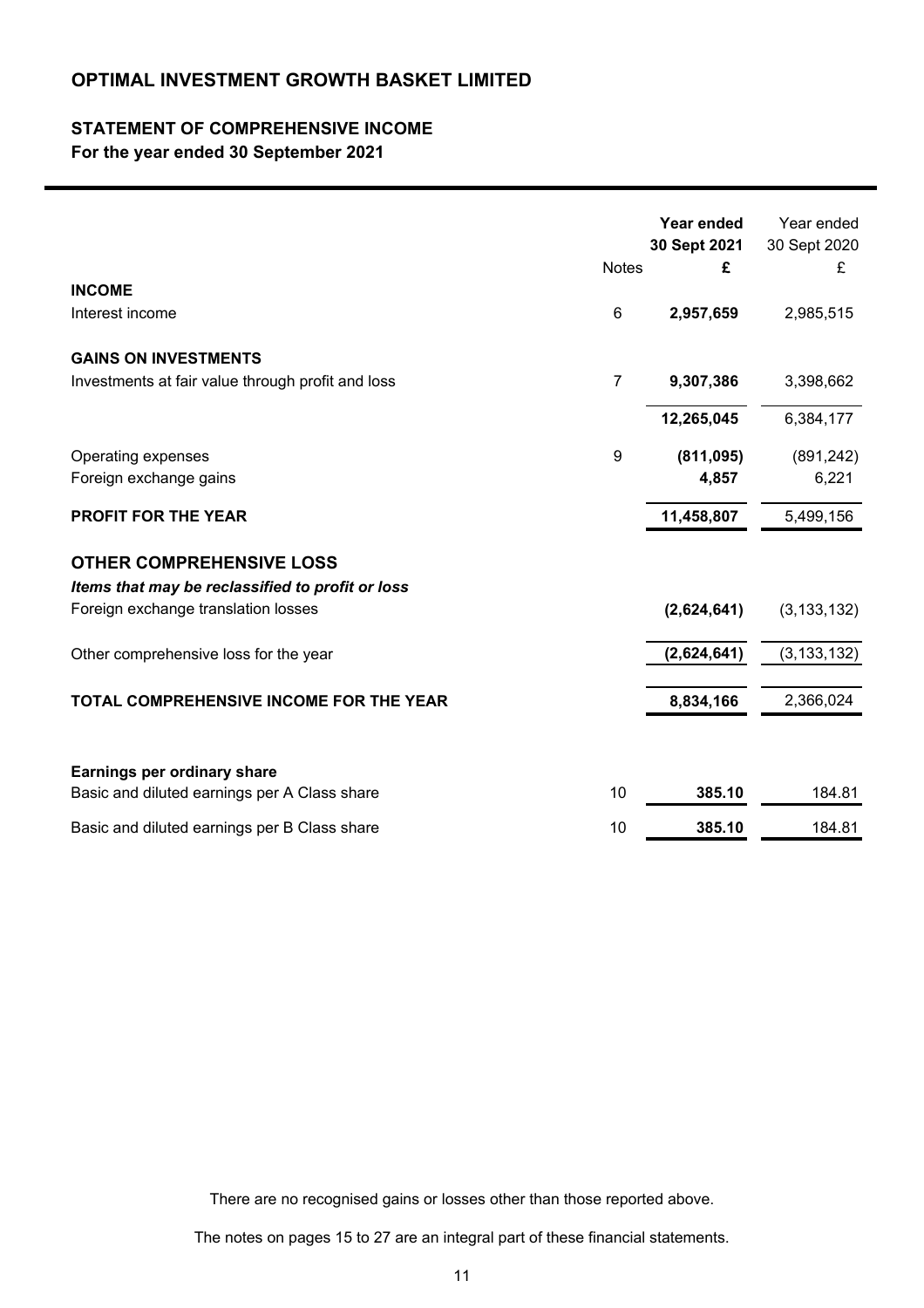# **STATEMENT OF FINANCIAL POSITION As at 30 September 2021**

|                                                                        | <b>Notes</b>   | 2021<br>£                 | 2020<br>£                 |
|------------------------------------------------------------------------|----------------|---------------------------|---------------------------|
| <b>NON-CURRENT ASSETS</b>                                              |                |                           |                           |
| Investments at fair value through profit and loss                      | $\overline{7}$ | 21,430,505                | 12,599,871                |
| Investments at amortised cost                                          | 8              | 50,626,414                | 49,709,874                |
|                                                                        |                | 72,056,919                | 62,309,745                |
| <b>CURRENT ASSETS</b>                                                  |                |                           |                           |
| Trade and other receivables                                            | 11             | 130,916                   | 130,617                   |
| Long-term deposits                                                     |                | 1,456,195                 | 2,127,846                 |
| Cash and cash equivalents                                              |                | 310,815                   | 577,526                   |
|                                                                        |                | 1,897,926                 | 2,835,989                 |
| <b>CURRENT LIABILITIES</b>                                             |                |                           |                           |
| Trade and other payables                                               | 12             | (17, 375)                 | (42, 873)                 |
| <b>NET CURRENT ASSETS</b>                                              |                | 1,880,551                 | 2,793,116                 |
| <b>NON-CURRENT LIABILITIES</b>                                         |                |                           |                           |
| Trade and other payables                                               | 12             | (31, 704)                 | (31, 261)                 |
|                                                                        |                | 73,905,766                | 65,071,600                |
| <b>CAPITAL AND RESERVES</b>                                            |                |                           |                           |
| Share capital                                                          | 13             | 279                       | 279                       |
| Share premium                                                          | 14             | 45,524,460                | 45,524,460                |
| Retained earnings                                                      | 15             | 31,686,582                | 20,227,775                |
| <b>Translation reserve</b>                                             | 16             | (3, 305, 555)             | (680, 914)                |
| <b>EQUITY SHAREHOLDERS' FUNDS</b>                                      |                | 73,905,766                | 65,071,600                |
| Number of fully paid Class A shares                                    |                | 16,752.946                | 16,752.946                |
| Number of fully paid Class B shares                                    |                | 13,002.754                | 13,002.754                |
| Net Asset Value per Class A share<br>Net Asset Value per Class B share |                | £2,483.75<br>US\$3,346.61 | £2,186.86<br>US\$2,825.43 |

The financial statements were approved and authorised for issue by the Board on 13 December 2021 and signed on its behalf by:

**Keri Lancaster-King Director**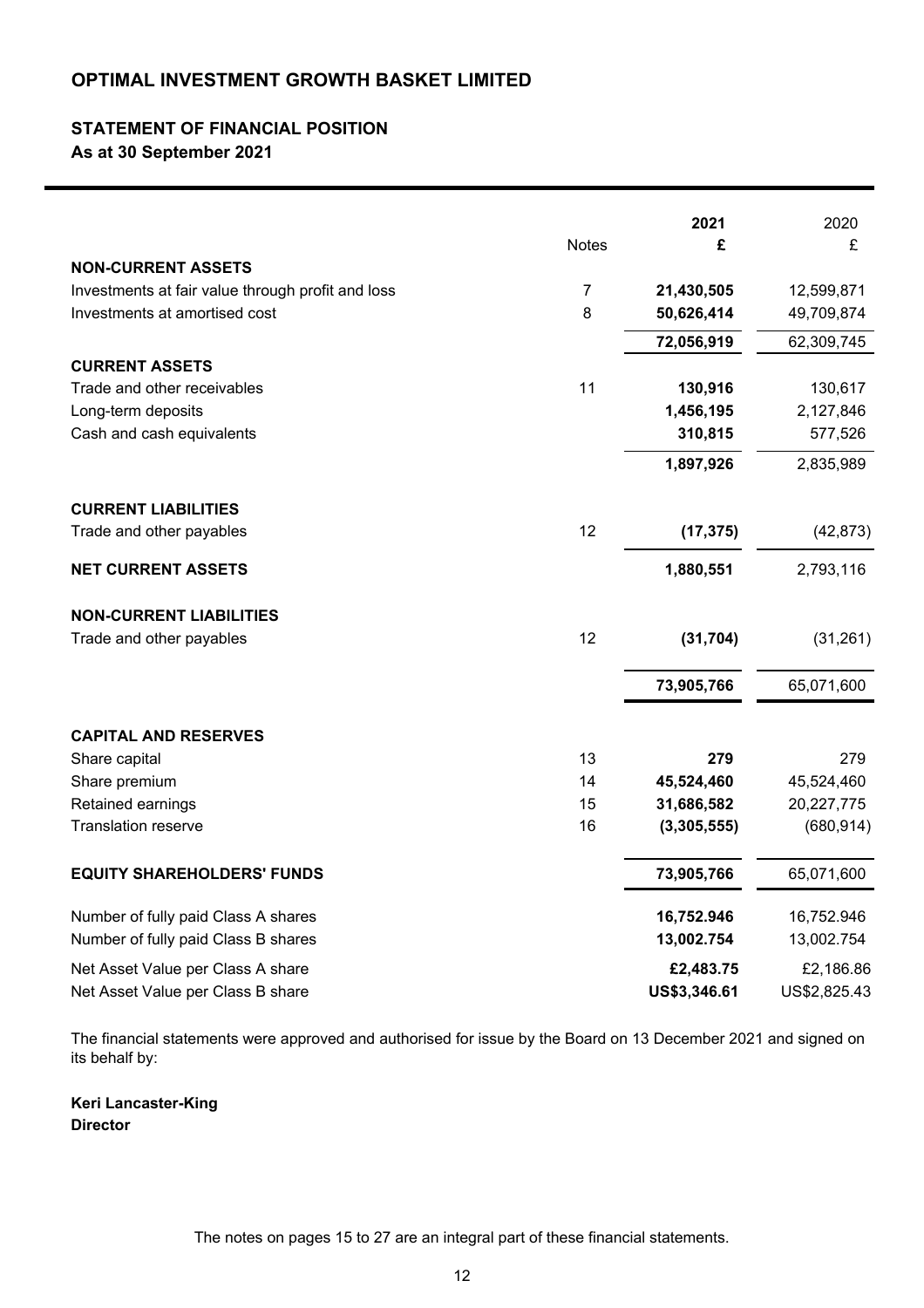# **STATEMENT OF CHANGES IN EQUITY**

**For the year ended 30 September 2021**

|                                                                        | <b>Note</b> | <b>Management</b><br><b>Shareholders</b> | A and B Class<br><b>Shareholders</b> |                                     | <b>Total</b>                            |                                           |                   |
|------------------------------------------------------------------------|-------------|------------------------------------------|--------------------------------------|-------------------------------------|-----------------------------------------|-------------------------------------------|-------------------|
|                                                                        |             | <b>Share</b><br><b>Capital</b><br>£      | <b>Share</b><br><b>Capital</b><br>£  | <b>Share</b><br><b>Premium</b><br>£ | <b>Retained</b><br><b>Earnings</b><br>£ | <b>Translation</b><br><b>Reserve</b><br>£ | <b>Total</b><br>£ |
| At 30 September 2019                                                   |             | 10                                       | 269                                  | 45,524,460                          | 14,728,619                              | 2,452,218                                 | 62,705,576        |
| Total comprehensive income<br>Net profit for the year                  |             |                                          |                                      | $\sim$                              | 5,499,156                               |                                           | 5,499,156         |
| Other comprehensive loss<br>Foreign exchange translation losses        |             |                                          |                                      |                                     | $\blacksquare$                          | (3, 133, 132)                             | (3, 133, 132)     |
| At 30 September 2020                                                   |             | 10                                       | 269                                  | 45,524,460                          | 20,227,775                              | (680, 914)                                | 65,071,600        |
| <b>Total comprehensive income</b><br>Net profit for the year           |             |                                          |                                      | $\blacksquare$                      | 11,458,807                              |                                           | 11,458,807        |
| <b>Other comprehensive loss</b><br>Foreign exchange translation losses |             | ۰.                                       |                                      |                                     | $\blacksquare$                          | (2,624,641)                               | (2,624,641)       |
| At 30 September 2021                                                   |             | 10                                       | 269                                  | 45,524,460                          | 31,686,582                              | (3,305,555)                               | 73,905,766        |

The notes on pages 15 to 27 are an integral part of these financial statements.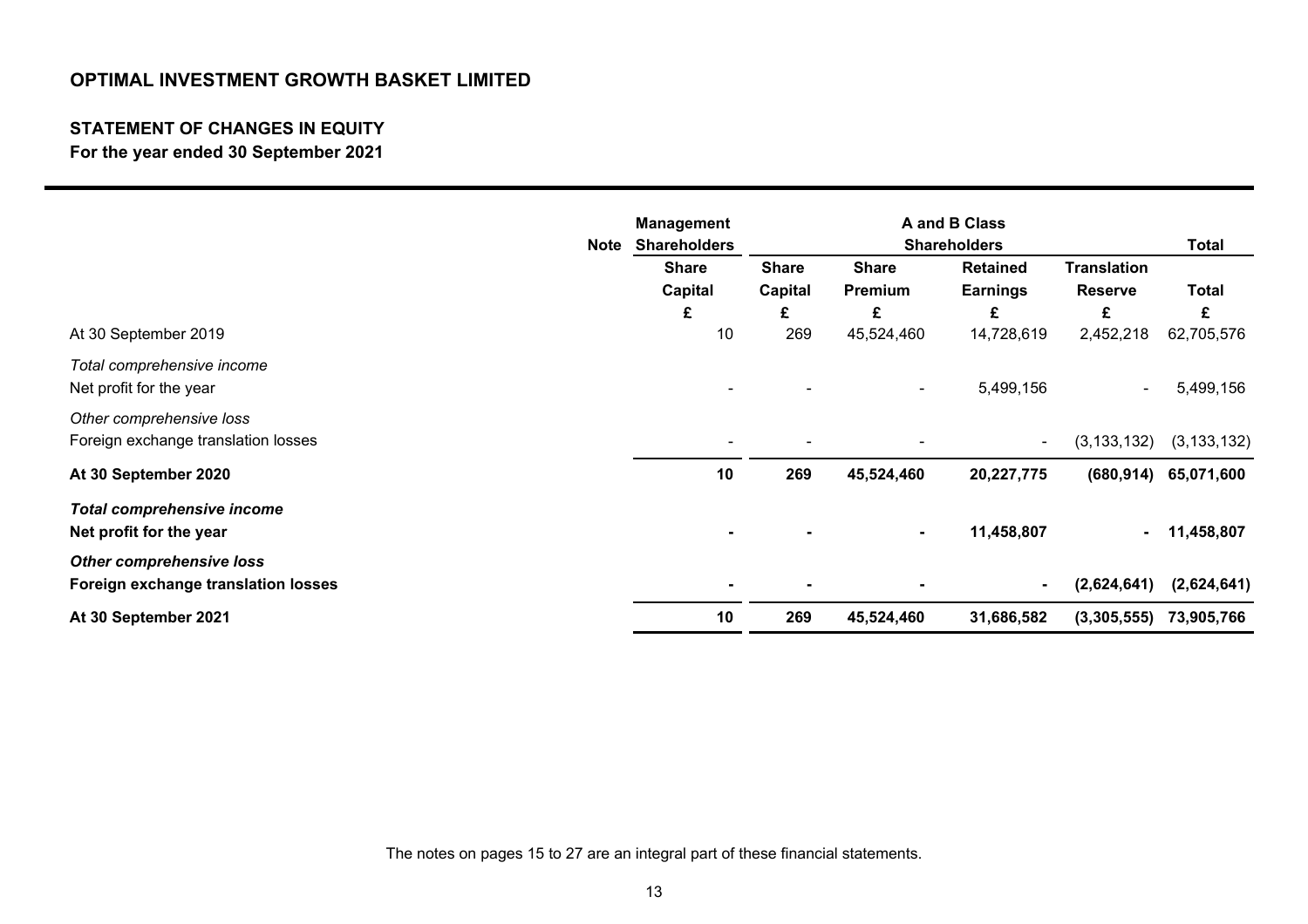# **STATEMENT OF CASH FLOWS**

**For the year ended 30 September 2021**

|                                                                              | <b>Notes</b> | Year ended<br>2021<br>£ | Year ended<br>2020<br>£ |
|------------------------------------------------------------------------------|--------------|-------------------------|-------------------------|
| <b>Cash flows from operating activities</b>                                  |              |                         |                         |
| Profit for the year                                                          |              | 11,458,807              | 5,499,156               |
| Adjustments for:                                                             |              |                         |                         |
| Interest income                                                              | 6            | (2,957,659)             | (2,985,515)             |
| Interest expense                                                             | 9            | 1,721                   | 31,668                  |
| Gain on investments at fair value through profit and loss                    | 7            | (9,307,386)             | (3,398,662)             |
| Foreign exchange losses                                                      |              | (4, 857)                | (6, 221)                |
| Decrease in trade and other receivables (excluding interest receivable)      |              | 490                     | 214,532                 |
| (Decrease)/increase in trade and other payables (excluding interest payable) |              | (25, 498)               | 22,216                  |
| Net cash outflow from operating activities                                   |              | (834, 382)              | (622, 826)              |
| Cash flows from investing activities                                         |              |                         |                         |
| <b>Bank interest</b>                                                         |              | 9,528                   | 40,854                  |
| Transfer from/(to) long-term deposits                                        |              | 671,651                 | (2, 127, 846)           |
| Net cash inflow/(outflow) from investing activities                          |              | 681,179                 | (2,086,992)             |
| Decrease in cash and cash equivalents for the year                           |              | (153, 203)              | (2,709,818)             |
| Cash and cash equivalents at the beginning of the year                       |              | 577,526                 | 3,455,284               |
| Foreign exchange translation losses                                          |              | (113,508)               | (167, 940)              |
| Cash and cash equivalents at the end of the year                             |              | 310,815                 | 577,526                 |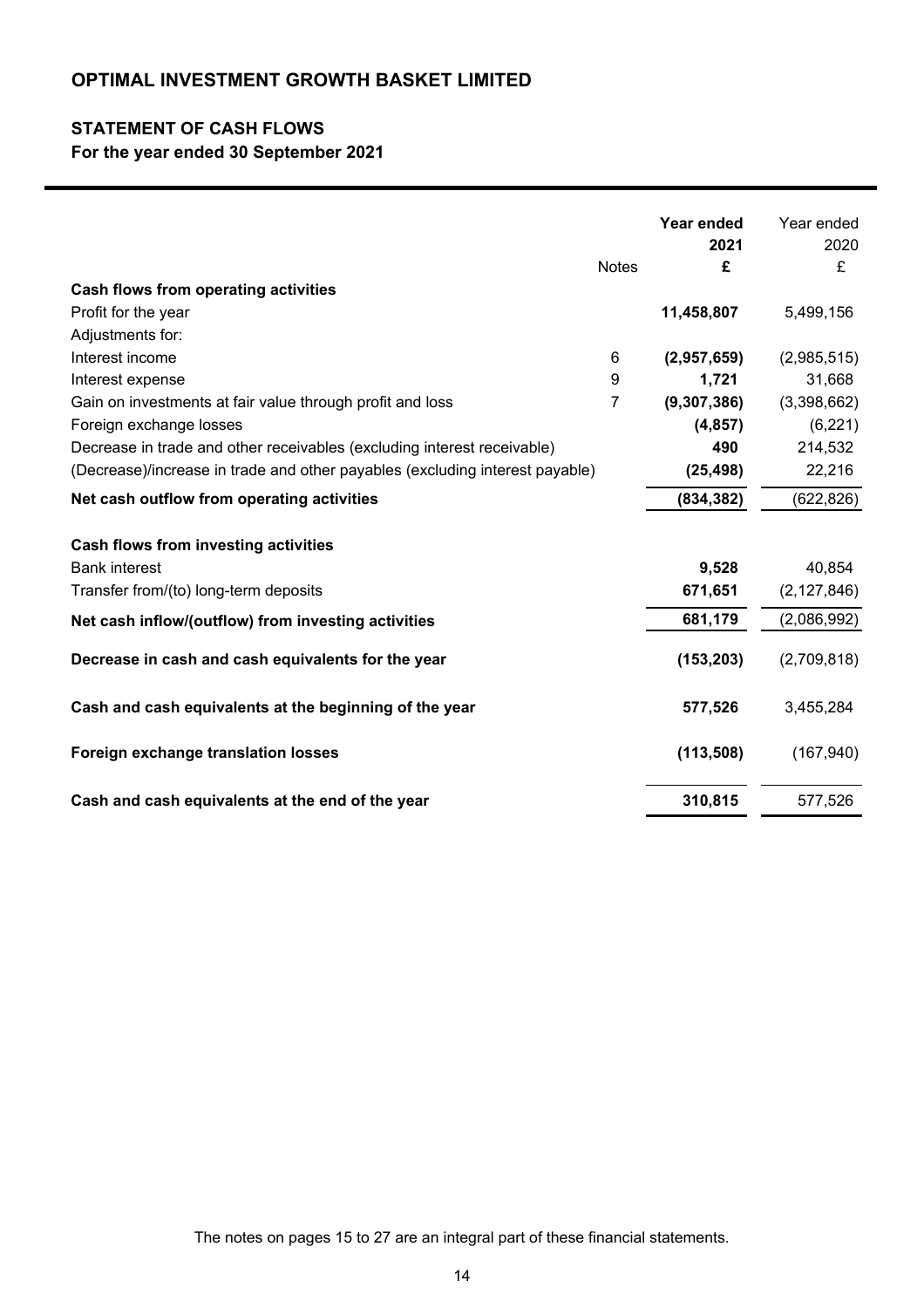## **NOTES TO THE FINANCIAL STATEMENTS For the year ended 30 September 2021**

## **1. GENERAL INFORMATION**

Optimal Investment Growth Basket Limited ("the Company") is a company incorporated and domiciled in Guernsey under The Companies (Guernsey) Law, 2008. The address of the registered office is given on page 3. The principal activity of the Company and its operations are detailed on page 4. These financial statements are presented in Sterling. The functional currency of the Company is US Dollars.

## **2. PRINCIPAL ACCOUNTING POLICIES**

The following accounting policies have been applied consistently in dealing with items which are considered material in relation to the Company's financial statements.

#### **Basis of preparation**

The financial statements of the Company, have been prepared in accordance with International Financial Reporting Standards ('IFRS'). The financial statements comply with IFRS as issued by the International Accounting Standards Board ("IASB").

The financial statements have been prepared on the historical cost basis, except for the revaluation of certain financial instruments measured at fair value.

#### **Going concern**

Under the terms of the Company's prospectus, following a successful fund raising in November 2018, the life of the Company was extended for a period of between 5 and 10 years from 26 November 2018. In the absence of a further special resolution to extend the life of the Company, the Company's shares will be redeemed and the Company will terminate between December 2023 and December 2028.

The Board notes that the Covid-19 pandemic has had a significant disruptive impact on economies and financial markets worldwide, and has undertaken an assessment of the continuing effects that the pandemic may have on the Company's ability to operate as a going concern.

The Board considers that the Covid-19 pandemic will not have a significant impact on the Company's ability to continue as a going concern, for the following reasons:

• The Company is closed-ended, as a result of which the Board has the power to decline requests to redeem shareholdings if it believes that such redemptions are not in the best interests of the Company;

• Should the Board agree to a redemption, it would be offered to the investor at a price that the assets can be redeemed in the market. The Company itself would not be exposed to any losses that may arise;

• The Company is less exposed to the risk of widespread investor sell-off, because of the defensive nature of the Company's investment profile. Other than through default or insolvency of the debt provider, investors will be aware that a key element of the Company's investment strategy is to provide capital protection, therefore limiting their exposure to falls in the markets of the kind that are currently being experienced; and

• Since the reporting date, the Board has received no enquiries, either directly or via the Investment Adviser, from investors wishing to redeem their shareholdings at any other time other than at the predetermined planned date of redemption.

As a result of the above considerations, and as the Company has sufficient working capital and adequate resources to continue in operations and meet its liabilities as they fall due for the foreseeable future, the Directors have determined that these financial statements should be prepared on a going concern basis.

#### **Adoption of new and revised standards**

There were no new standards adopted by the Company during the year that had a material effect on the financial statements.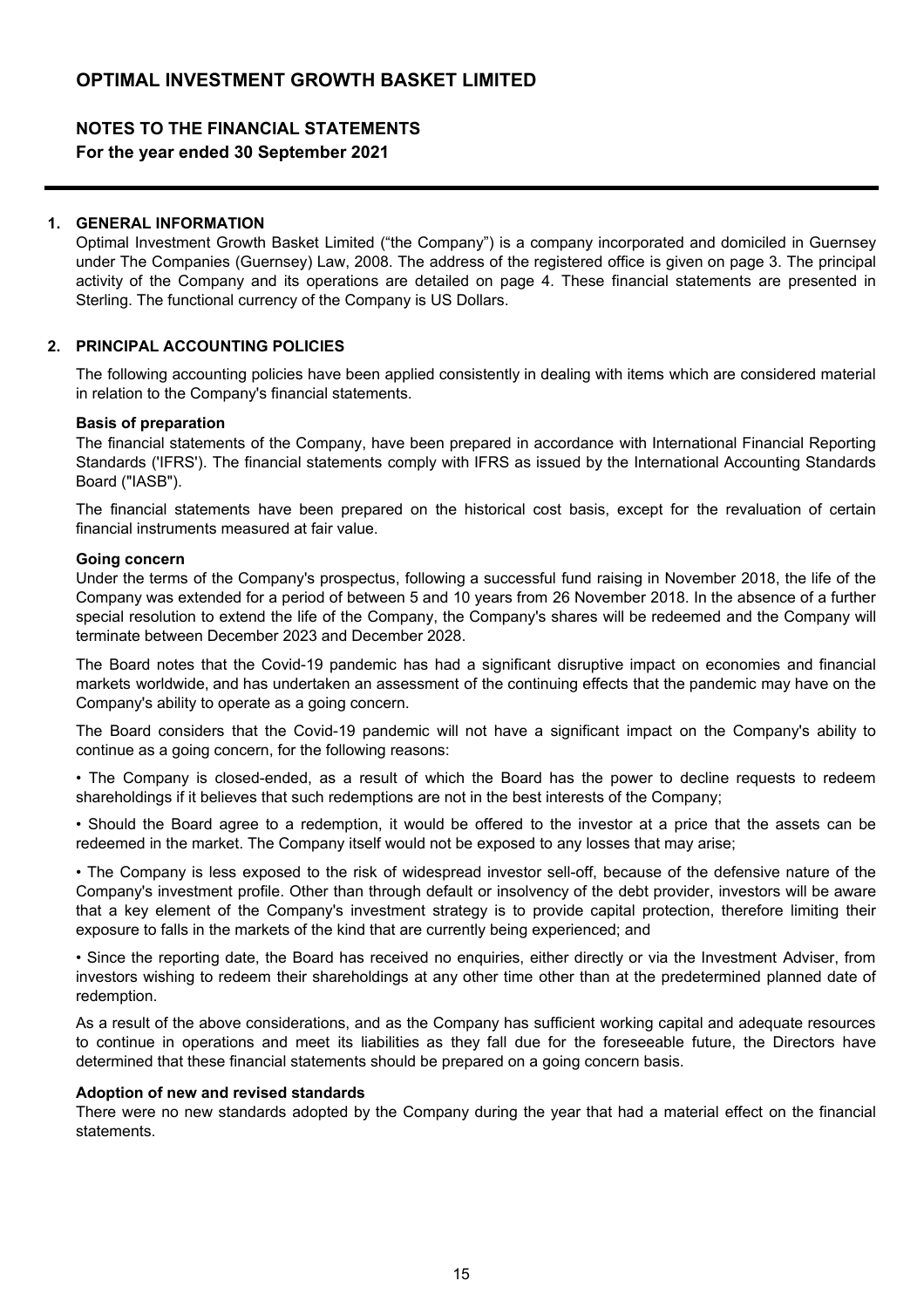# **NOTES TO THE FINANCIAL STATEMENTS For the year ended 30 September 2021**

## **2. PRINCIPAL ACCOUNTING POLICIES (continued)**

#### **New, revised and amended standards and interpretations not yet adopted**

Certain new accounting standards and interpretations have been issued by the IASB but are not effective for the year ended 30 September 2021 and have not been early adopted by the Company. These standards are not expected to have a material impact on the Company's financial statements in future reporting periods.

#### **Financial assets - classification**

Under IFRS 9, the classification and measurement of financial assets is driven by the entity's business model for managing the financial assets and the contractual cash flow characteristic of those financial assets.

The Company has determined that it has two distinct business models, as follows:

(i) To invest in a holding of Investec Bank Limited Unsecured Subordinated Callable Notes (the 'Notes'). Under IFRS 9, financial assets that are debt instruments may be classified as either (a) amortised cost, (b) fair value through other comprehensive income or (c) fair value through profit and loss. The purpose of the Company's investment in the Notes is to collect the contractual cashflows of solely payments of principal and interest arising on maturity, which will provide capital protection for investors in the Company, and accordingly, the Company has determined that this investment should be classified as an investment at amortised cost.

(ii) To invest in an option linked to a basket of indices, in order to provide investors with a potential upside on their investment. Under the terms of IFRS 9, the option is automatically classified as an investment at fair value through profit or loss.

#### **Financial assets - recognition and subsequent measurement**

Purchased financial assets are recognised on trade date, being the date on which the Company irrevocably commits to purchase the asset.

All investments are measured initially at fair value net of transaction costs, except where the investment will subsequently be measured at fair value through profit or loss. Transaction costs relating to the acquisition of investments at fair value through profit or loss are expensed as incurred in the Statement of Comprehensive Income.

After initial recognition, the Company's Option investment is measured at fair value through profit or loss ("FVPL"). Fair value is calculated using quoted market prices, independent appraisals, discounted cash flow analysis or other appropriate valuation models at the reporting date. Changes in the fair value of financial assets at FVPL are recognised in other gains/(losses) in profit or loss in the statement of comprehensive income as applicable.

After initial recognition, the Company's Notes are measured at amortised cost using the effective interest rate method. Interest income from this financial asset is included in profit or loss. Any gain or loss arising on derecognition is recognised directly in profit or loss and presented in other gains/(losses) together with foreign exchange gains and losses. Impairment losses, including expected credit losses at initial recognition and changes to expected credit losses at each reporting date to reflect changes in credit risk since initial recognition, are presented as a separate line item in profit or loss in the statement of comprehensive income.

All gains or losses are recognised in the period in which they arise.

Investments are derecognised when the rights to receive cash flows from the investments have expired or the Company has transferred substantially all risks and rewards of ownership.

### **Liquid resources**

Liquid resources comprise cash and cash equivalents and long-term deposits. Cash and cash equivalents comprises bank balances and short term deposits with an original maturity of three months or less. Deposits with an original maturity of greater than three months are classified as long-term deposits.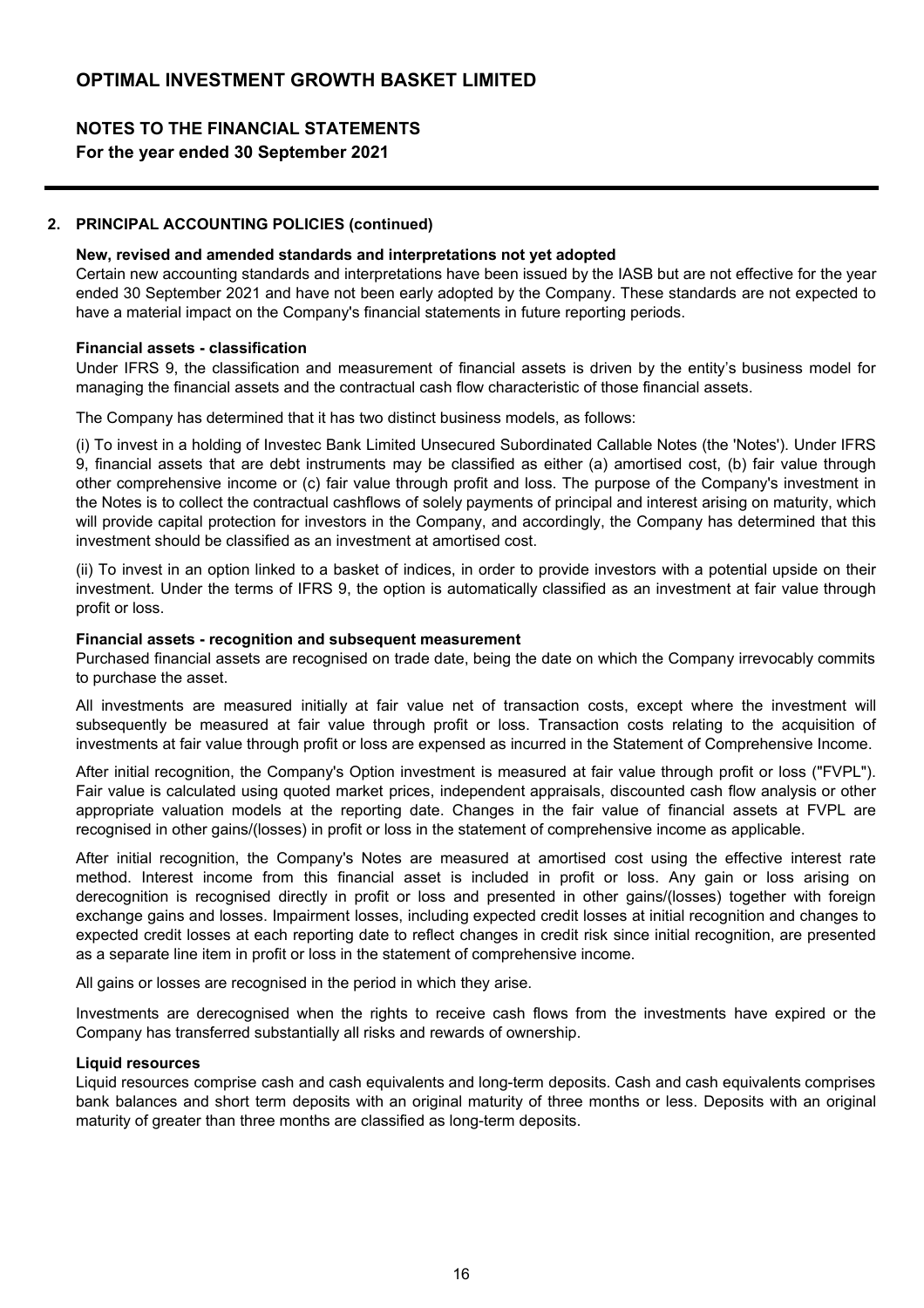## **NOTES TO THE FINANCIAL STATEMENTS For the year ended 30 September 2021**

## **2. PRINCIPAL ACCOUNTING POLICIES (continued)**

#### **Trade and other receivables**

Trade and other receivables are recognised initially at the amount of consideration that is unconditional, unless they contain significant financing components, when they are recognised at fair value. The Company holds the receivables with the objective of collecting the contractual cash flows and therefore measures them subsequently at amortised cost using the effective interest method.

The Company applies the IFRS 9 simplified approach to measuring expected credit losses which uses a lifetime expected loss allowance for all trade receivables and contract assets.

#### **Financial liabilities**

Financial liabilities, other than those at fair value through profit or loss, are measured at amortised cost using the effective interest rate method.

#### **Interest income**

Interest income on financial assets at amortised cost is calculated using the effective interest rate method and recognised in profit or loss.

#### **Foreign exchange**

Items included in the financial statements of the Company are measured in the currency of the primary economic environment in which the Company operates (the "functional currency"). The Directors have determined that the functional currency of the Company is US Dollars, as it is the currency in which the Company's investments are denominated, a significant proportion (although not the majority) of capital raised, and in which the majority of the Company's expenses are incurred. The Directors have selected Sterling as the presentation currency of the Company.

Foreign currency assets and liabilities are translated into Sterling at the rate of exchange ruling on the reporting date. Foreign currency transactions are translated into the functional currency of US Dollars at the rate of exchange ruling at the date of the transaction, and then translated into Sterling at the average exchange rate for the reporting period. Foreign exchange gains and losses are recognised in the Statement of Comprehensive Income in the period in which they arise. Differences arising on translation from the functional currency to the presentation currency are recognised in other comprehensive income in the period in which they arise and are taken to the translation reserve.

#### **Expenses**

Expenses are accounted for on an accruals basis. All expenses are charged to the Statement of Comprehensive Income, except for expenses incurred in relation to the launch of the Company, which have been charged against share premium.

#### **Taxation**

The Company is exempt from Guernsey income tax under the Income Tax (Exempt Bodies) (Guernsey) Ordinance 1989 and is charged an annual exemption fee of £1,200 (2020: £1,200).

#### **3. SEGMENT REPORTING**

The Board of Directors considers that the Company is engaged in a single segment of business, being the holding of investments. The Board considers that it is the Company's Chief Operating Decision Maker.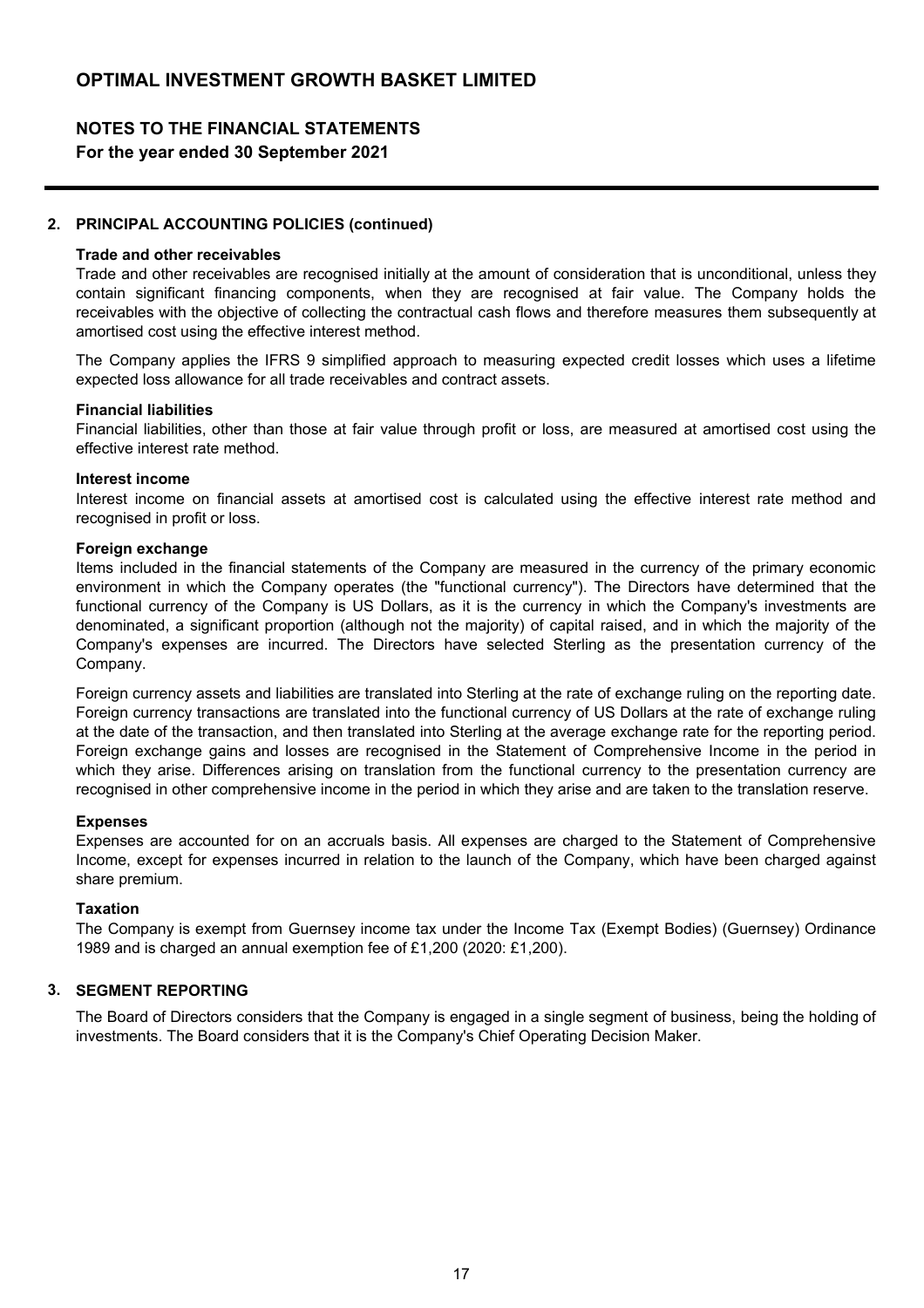## **NOTES TO THE FINANCIAL STATEMENTS For the year ended 30 September 2021**

## **4. CRITICAL ACCOUNTING ESTIMATES AND JUDGEMENTS**

The preparation of financial statements in conformity with IFRS requires management to make judgements, estimates and assumptions that affect the reported amounts of assets and liabilities and disclosure of contingent assets and liabilities at the date of the financial statements and the reported amounts of revenues and expenses during the reporting period. The estimates and associated assumptions are based on historical experience and other factors that are considered to be relevant. Actual results could differ from such estimates.

The estimates and underlying assumptions are reviewed on an on-going basis. Revisions to accounting estimates are recognised in the period in which the estimate was revised if the revision affects only that period or in the period of the revision and future periods if the revision affects both current and future periods.

The areas involving significant estimates or judgements are:

- Classification of and subsequent measurement basis of financial instruments – see note 2 (Financial assets – classification);
- Determination of the functional currency see note 2 (Foreign exchange);
- Estimated fair value of financial assets measured at FVPL see note 7; and
- Impairment of financial assets measured at amortised cost see notes 8 and 11.

## **5. SIGNIFICANT AGREEMENTS**

The following significant agreements have been entered into by the Company:

#### **Administration, Custodian and Secretarial Agreement**

Under the Administration, Custodian and Secretarial Agreement, with effect from 28 November 2018, the Company has agreed to pay or procure to be paid to the Administrator, for its services as administrator, secretary, custodian and registrar, a fee of 0.135% (2020: 0.135%) per annum of the Company's funds (as reduced by any redemptions of shares prior to the Redemption Date, for which the Administrator may receive a settlement and registration fee of up to 0.5% of the value of the redemption). In addition the Administrator is entitled to receive interest earned by the Company on the unpaid element of the fees. See notes 9, 11, 12 and 17 for details of administration fees and interest paid in the year and balances outstanding at the year end.

#### **Investment Advisory Agreement**

Under the Investment Advisory Agreement, with effect from 28 November 2018, the Company has agreed to pay or procure to be paid to the Advisor, for its services as advisor, a fee of 0.65% (2020: 0.65%) per annum of the Company's funds (as reduced by any redemptions of shares prior to the Redemption Date, for which the Investment Advisor may receive a settlement and registration fee of up to 0.75% of the value of the redemption). In addition the Advisor is entitled to receive interest earned by the Company on the unpaid element of the fees. See notes 9, 11, 12 and 17 for details of investment advisory fees and interest paid in the year and balances outstanding at the year end.

#### **Distribution Agreement**

Under the Distribution Agreement, the Company has agreed to pay or procure to be paid to the Distributors a fee of 0.65% (2020: 0.65%) per annum of that portion of the Company's funds that is derived from the subscription amount subscribed for by Subscribers introduced by the Distributor (as reduced by any redemptions of such shares prior to the Redemption Date), or holders of existing issued shares introduced by the Distributor and who elect to remain invested in the Company (as reduced by any redemptions of such shares prior to the Redemption Date). Investec Corporate and Institutional Banking, the Company's Investment Advisor, is also a Distributor for the Company. See notes 9, 11 and 12 for details of distribution fees paid in the year and balances outstanding at the year end.

All fees described above are payable annually in advance on the anniversary of the Trade Date (the date of investment of the Company's funds) each year until the Termination Date.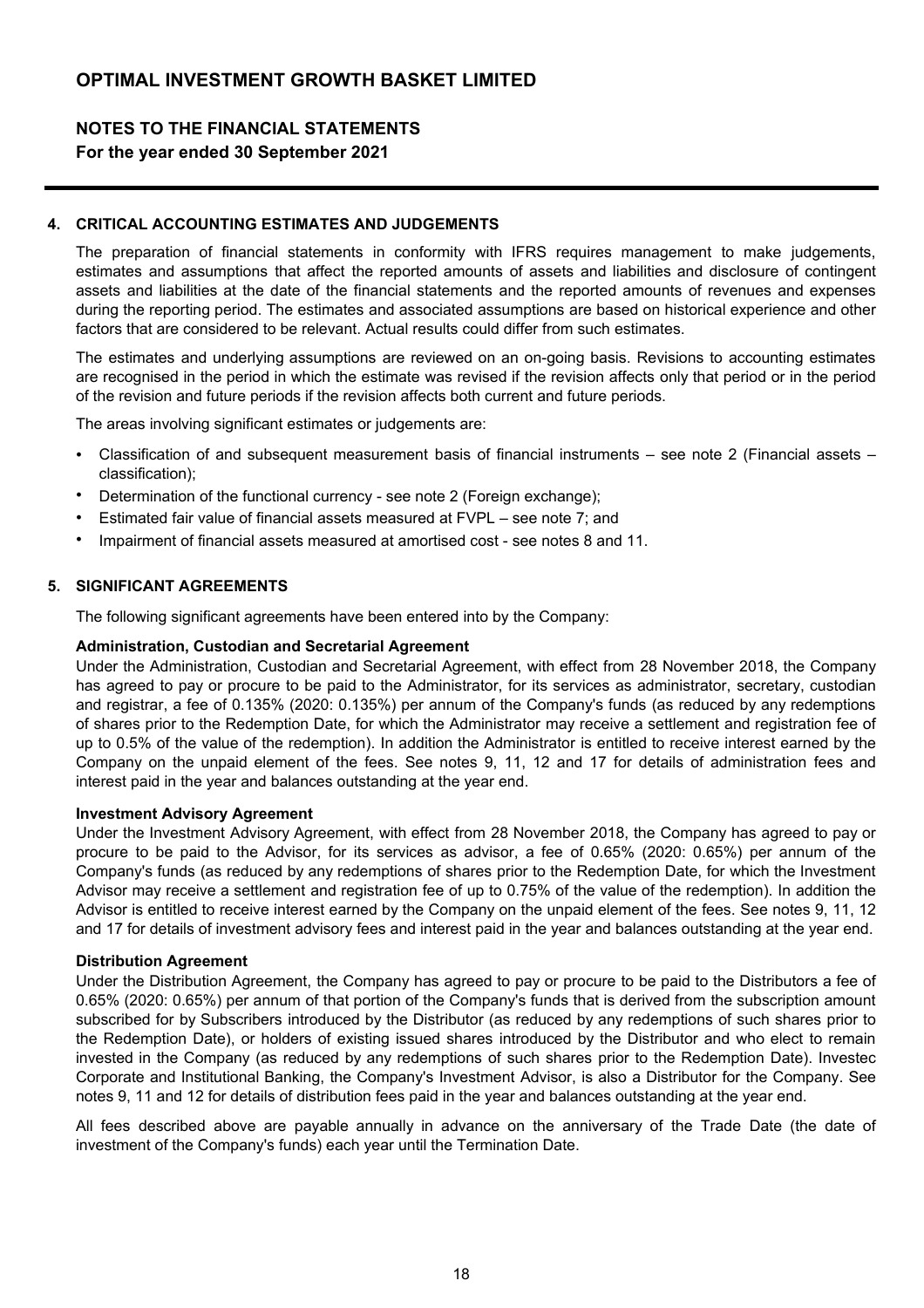# **NOTES TO THE FINANCIAL STATEMENTS For the year ended 30 September 2021**

| <b>6. INTEREST INCOME</b>                 | 2021<br>£ | 2020      |
|-------------------------------------------|-----------|-----------|
| Interest on investments at amortised cost | 2,947,342 | 2,944,661 |
| <b>Bank interest</b>                      | 10,317    | 40,854    |
|                                           | 2,957,659 | 2,985,515 |

The effective interest rate used for calculating the interest on the Notes is 6.2108% (2020: 6.2108%).

| <b>INVESTMENTS AT FAIR VALUE THROUGH PROFIT OR LOSS</b> | 2021<br>£  | 2020       |
|---------------------------------------------------------|------------|------------|
| <b>UBS AG Index Option</b>                              |            |            |
| Fair value brought forward                              | 12,599,871 | 9,719,569  |
| Fair value adjustment                                   | 9,307,386  | 3,398,662  |
| Translation difference                                  | (476, 752) | (518, 360) |
| Fair value carried forward                              | 21,430,505 | 12,599,871 |

On 28 November 2018, the Company acquired an option issued by UBS AG (the "Option") linked to a basket of indices comprising the following:

| $\cdot$ S&P 500 Index                 | 40%        |
|---------------------------------------|------------|
| $\cdot$ Euro Stoxx 50 Index           | 25%        |
| $\cdot$ Nikkei 225 Index              | <b>20%</b> |
| • iShares MSCI Emerging Markets Index | 15%        |

The Directors determine the fair value of the Option based on valuations provided by UBS AG. The valuation/price of the Option is calculated by UBS AG using an option pricing model and a bid/ask price spread is published daily on Reuters.

The Option has been classified as a level 2 investment in the fair value hierarchy as the valuation is derived from observable inputs other than quoted prices in an active market (see note 18(iv)). The key inputs to the valuation were the notional value of the Option of USD 74,096,643.48 (2020: USD 74,096,643.48) and the published bid price of the Option of 38.97% (2020: 21.97%) as at 30 September 2021. The key inputs to the published bid price of the Option were the closing prices as at 30 September 2021 of the S&P 500 index (4,307.54 (2020: 3,363.00)), Euro Stoxx 50 index (4,048.08 (2020: 3,193.61)), Nikkei 225 index (29,452.66 (2020: 23,185.12)) and iShares MSCI Emerging Markets index (50.38 (2020: 44.09)).

| 8. INVESTMENTS AT AMORTISED COST                                   | 2021        | 2020        |
|--------------------------------------------------------------------|-------------|-------------|
|                                                                    |             |             |
| <b>Investec Bank Limited Unsecured Subordinated Callable Notes</b> |             |             |
| Carrying value brought forward                                     | 49,709,874  | 49,206,231  |
| Interest                                                           | 2,947,342   | 2.944.661   |
| Translation difference                                             | (2,030,801) | (2,441,018) |
| Carrying value carried forward                                     | 50,626,414  | 49.709.874  |

The Investec Bank Limited Unsecured Subordinated Callable Notes (the "Notes") were acquired on 3 December 2018. The Notes function as zero coupon notes for a period of five years, and are redeemable at the option of the issuer on 4 December 2023. Should the Notes not be redeemed on 4 December 2023, they will subsequently be reclassified as Floating Rate Notes, paying interest quarterly at a rate of 3 month USD LIBOR plus 3.413%, with an ultimate compulsory maturity date of 4 December 2028.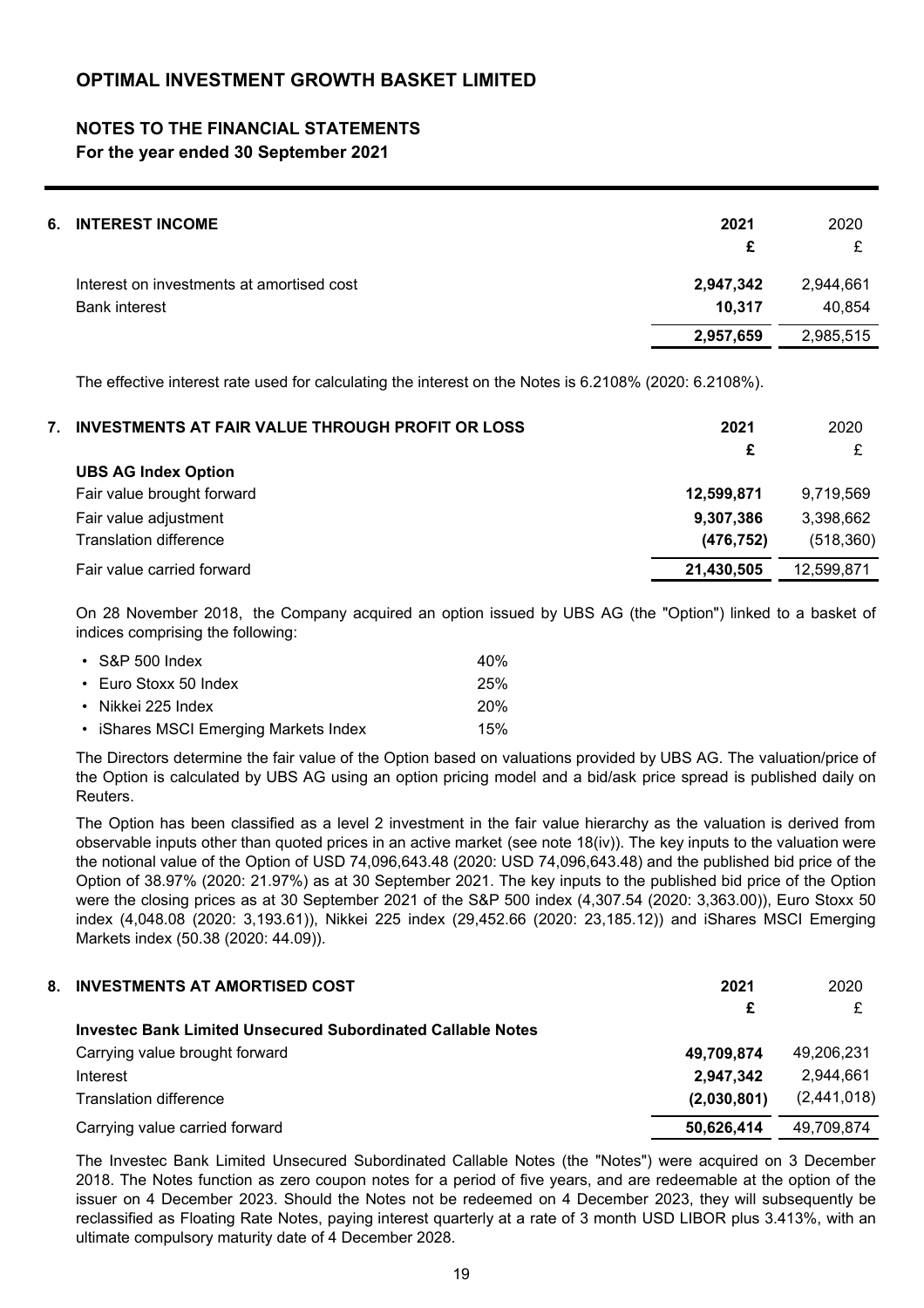## **NOTES TO THE FINANCIAL STATEMENTS For the year ended 30 September 2021**

## **8. INVESTMENTS AT AMORTISED COST (continued)**

The Notes are measured at amortised cost using the effective interest rate method. The effective interest used for calculating the interest income is disclosed in note 6.

The calculation of impairment, including expected credit losses, is based on assumptions about risk of default and expected loss rates. The Company uses judgments in making this assumption and selecting the inputs to the impairment calculation based on past history and existing market conditions (see note 18(ii)). The Company has assessed the investment in the Notes for impairment and expected credit losses at the reporting date and has concluded that as at the year end no impairment or credit losses are expected over the life of the investment (2020: no impairment or credit losses were expected over the life of the investment).

The fair value of the Notes, calculated by ICIB at 30 September 2021, was £48,863,206 (2020: £47,442,489).

| <b>9. OPERATING EXPENSES</b> | 2021    | 2020    |
|------------------------------|---------|---------|
|                              | £       | £       |
| Investment advisory fees     | 355,870 | 377,660 |
| Distribution fees            | 353,713 | 374,164 |
| Administration fees          | 75,077  | 81,742  |
| Auditor's remuneration       | 8,227   | 8,236   |
| <b>GFSC Licence fees</b>     | 3,448   | 3,413   |
| Listing and sponsor fees     | 8,220   | 8,209   |
| <b>Statutory fees</b>        | 1,724   | 2,440   |
| Interest expense             | 1,721   | 31,668  |
| Sundry expenses              | 3,095   | 3,710   |
|                              | 811,095 | 891,242 |

## **10. EARNINGS PER SHARE**

The calculation of basic and diluted earnings per share is based on the following data:

| Earnings attributable to shares:                                                                                       | 2021        | 2020       |
|------------------------------------------------------------------------------------------------------------------------|-------------|------------|
| Earnings for purpose of basic and diluted earnings per share being profit for the<br>year attributable to shareholders | £11,458,807 | £5,499,156 |
| Number of shares:                                                                                                      |             |            |
| Weighted average number of shares for the purpose of basic and diluted earnings<br>per share                           | 29,755.700  | 29,755.700 |
| Earnings per share attributable to A Class shares                                                                      | £385.10     | £184.81    |
| Earnings per share attributable to B Class shares                                                                      | £385.10     | £184.81    |

A weighted average number of shares has been calculated to enable users to gain a fairer understanding of the earnings generated per share through the year. The weighted average has been calculated with reference to the number of days shares have actually been in issue and hence their ability to influence income generated.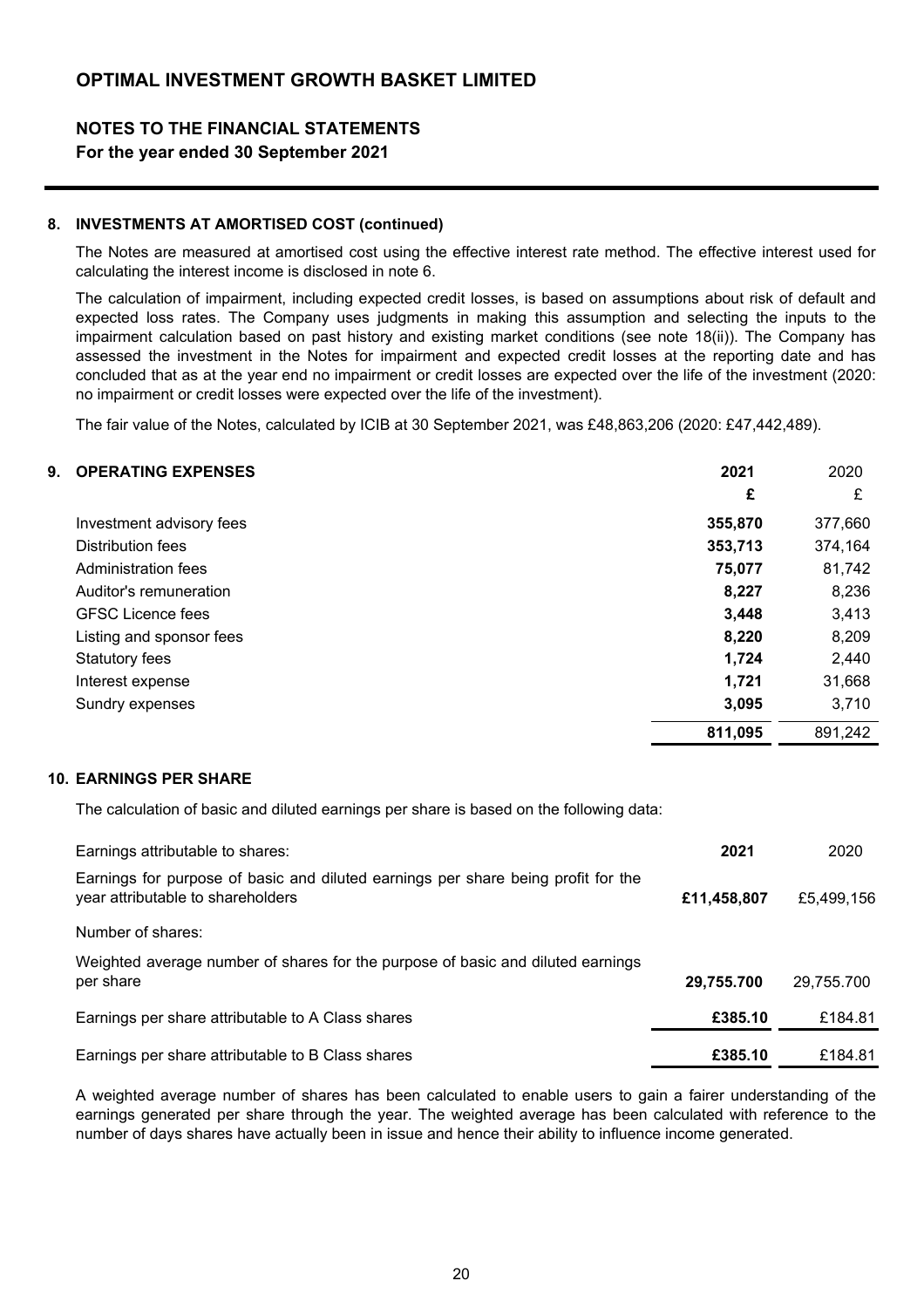# **NOTES TO THE FINANCIAL STATEMENTS For the year ended 30 September 2021**

| <b>11. TRADE AND OTHER RECEIVABLES</b> | 2021    | 2020    |
|----------------------------------------|---------|---------|
|                                        | £       | £       |
| Bank interest receivable               | 789     |         |
| Prepaid administration fees            | 12,000  | 12,515  |
| Prepaid distributor fees               | 57,431  | 55,067  |
| Prepaid investment advisory fees       | 57,779  | 60,257  |
| Other prepayments                      | 2,917   | 2,778   |
|                                        | 130,916 | 130,617 |
| <b>12. TRADE AND OTHER PAYABLES</b>    | 2021    | 2020    |
| <b>Current</b>                         | £       | £       |
| Distribution fees                      |         | 25,498  |
| Audit fee                              | 8,000   | 8,000   |
| Interest payable                       | 9,375   | 9,375   |
|                                        | 17,375  | 42,873  |
| Non-current                            |         |         |
| Interest payable                       | 31,704  | 31,261  |
|                                        |         |         |

## **13. SHARE CAPITAL**

## **Authorised:**

Following the adoption of the Company's amended Articles Of Association on 18 May 2018, the Company no longer has any defined authorised share capital.

|                                            | 2021 | 2020 |
|--------------------------------------------|------|------|
|                                            | £    |      |
| Issued and fully paid:                     |      |      |
| 10 Management shares of £1 each            | 10   | 10   |
| 16,752.946 A Class shares of £0.01 each    | 168  | 168  |
| 13,002.754 B Class shares of US\$0.01 each | 101  | 101  |
|                                            | 279  | 279  |

A Class and B Class shares are entitled to 1 vote each at a general meeting of the Company. Under the terms of the Company's prospectus, and in the absence of a further special resolution to extend the life of the Company, the Company's shares will be redeemed and the Company will terminate between December 2023 and December 2028. A Class and B Class shareholders are entitled to receive any dividends or distributions from the Company and any surplus arising on the winding up of the Company after the payment of creditors and redemption of the Management shares at their nominal value.

Management shares are entitled to 10,000 votes each at a general meeting of the Company. Management shares may only be owned by The Basket Trust (see note 18) or its nominee. Management shareholders are not entitled to receive any dividends or distributions from the Company nor any surplus arising on the winding up of the Company in excess of the nominal value of the Management shares.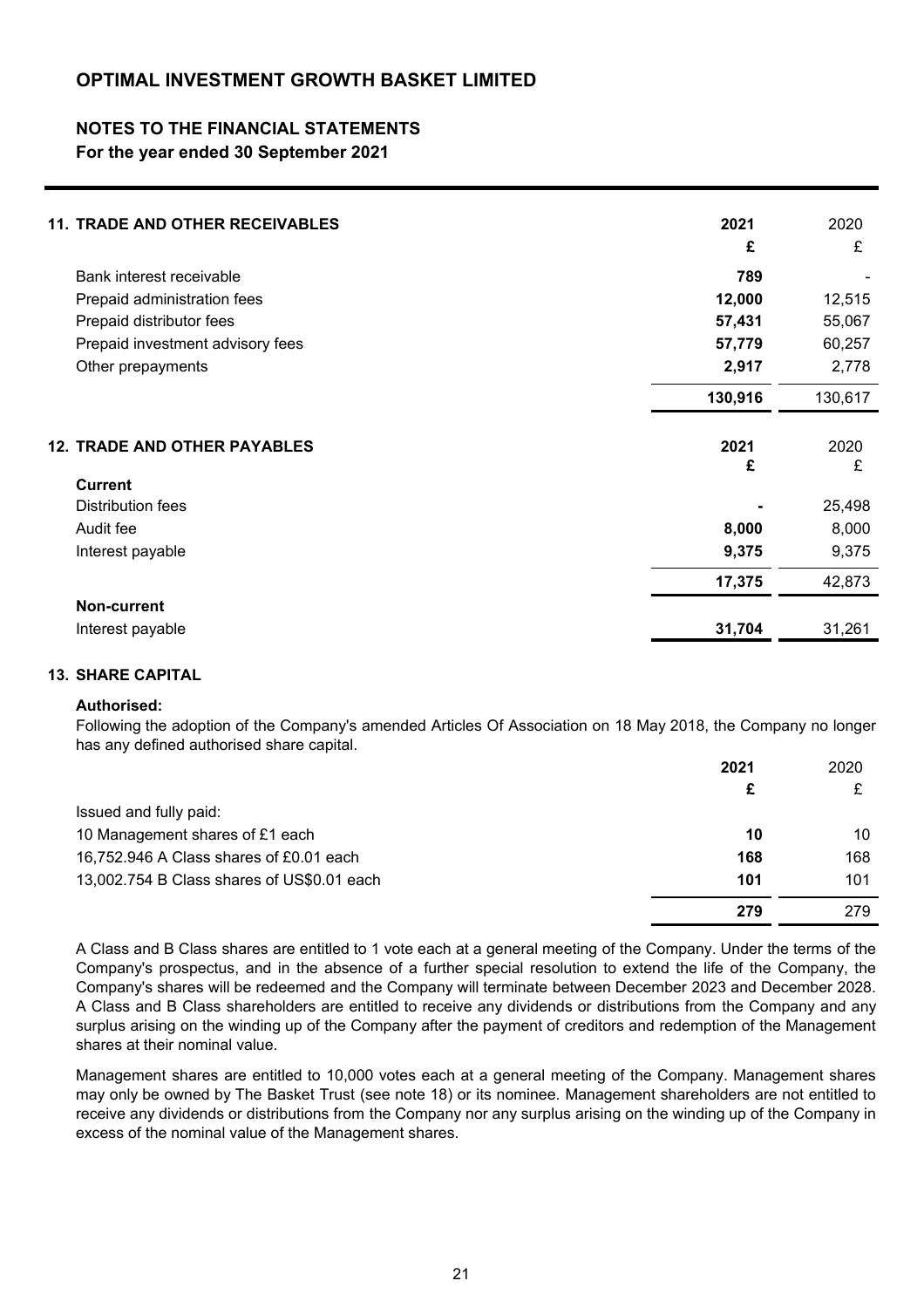# **NOTES TO THE FINANCIAL STATEMENTS For the year ended 30 September 2021**

## **14. SHARE PREMIUM**

Movements in share premium are attributable to A Class and B Class shareholders as follows:

| 2021                                        | <b>A Class</b> | <b>B</b> Class | Total      |
|---------------------------------------------|----------------|----------------|------------|
| Balance brought forward and carried forward | 20,213,186     | 25,311,274     | 45,524,460 |
| 2020                                        | A Class        | <b>B</b> Class | Total      |
| Balance carried forward                     | 20,213,186     | 25,311,274     | 45.524.460 |

# **15. RETAINED EARNINGS**

Movements in retained earnings are attributable to A Class and B Class shareholders as follows:

| 2021                    | <b>A Class</b> | <b>B</b> Class | Total      |
|-------------------------|----------------|----------------|------------|
|                         | £              | £              | £          |
| Balance brought forward | 16,801,171     | 3,426,604      | 20,227,775 |
| Net profit for the year | 6,451,496      | 5,007,311      | 11,458,807 |
| Balance carried forward | 23,252,667     | 8,433,915      | 31,686,582 |
| 2020                    | A Class        | <b>B</b> Class | Total      |
|                         | £              | £              | £          |
| Balance brought forward | 13,705,056     | 1,023,563      | 14,728,619 |
| Net profit for the year | 3,096,115      | 2,403,041      | 5,499,156  |
| Balance carried forward | 16,801,171     | 3,426,604      | 20,227,775 |

## **16. TRANSLATION RESERVE**

Movements in the translation reserve are attributable to A Class and B Class shareholders as follows:

| 2021                                | <b>A Class</b> | <b>B</b> Class | Total         |
|-------------------------------------|----------------|----------------|---------------|
|                                     | £              | £              | £             |
| Balance brought forward             | (383, 366)     | (297, 548)     | (680, 914)    |
| Foreign exchange translation losses | (1,477,716)    | (1, 146, 925)  | (2,624,641)   |
| Balance carried forward             | (1,861,082)    | (1,444,473)    | (3,305,555)   |
| 2020                                | A Class        | <b>B</b> Class | Total         |
|                                     | £              | £              | £             |
| Balance brought forward             | 1,380,639      | 1,071,579      | 2,452,218     |
| Foreign exchange translation gains  | (1,764,005)    | (1,369,127)    | (3, 133, 132) |
| Balance carried forward             | (383, 366)     | (297, 548)     | (680, 914)    |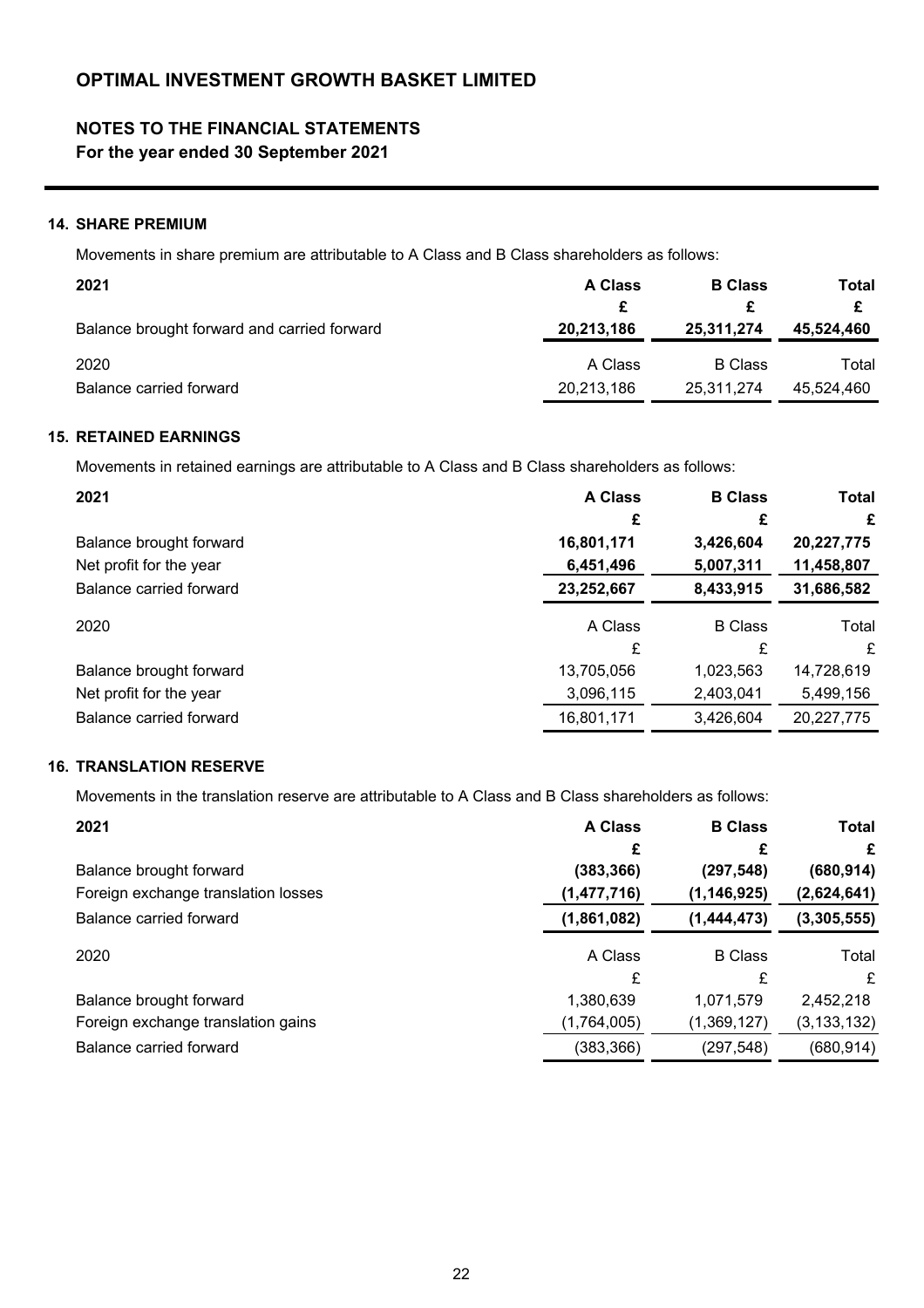# **NOTES TO THE FINANCIAL STATEMENTS For the year ended 30 September 2021**

## **17. ULTIMATE CONTROLLING PARTY & RELATED PARTY TRANSACTIONS**

The immediate controlling party at the year end date is PraxisIFM Trust Limited as trustee of The Basket Trust, which owns the Management shares in the Company. There is no ultimate controlling party of the Company.

The ultimate controlling party of PraxisIFM Trust Limited is PraxisIFM Group Limited ('PGL'). Until 3 December 2021, PGL was also the ultimate controlling party of Sanne Fund Services (Guernsey) Limited ('SFSGL') (formerly Praxis Fund Services Limited), the administrator of the Company. SFSGL is deemed to be a related party, as Janine Lewis (a Director of the Company) is a director of SFSGL; David Stephenson (a Director of the Company) is an employee of SFSGL; Keri Lancaster-King (a Director of the Company) is a director of SFSGL; and Chris Hickling (a Director of the Company until his resignation on 20 August 2021) is a director of Sanne Holdings (Guernsey) Limited, the immediate parent of SFSGL. During the year SFSGL earned £75,007 (2020: £81,742) for their services as administrator. At the year end date administration fees of £12,000 had been paid to SFSGL in advance (2020: £12,515) and interest on outstanding fees of £5,438 (2020: £5,215) was payable to SFSGL.

The Investment Advisor, Investec Corporate and Institutional Banking ("ICIB"), a division of Investec Bank Limited, and Investec Bank Limited itself, are deemed to be related parties. During the year ICIB earned £355,870 (2020: £377,660) for their services as investment advisor. At the year end date advisory fees of £57,779 (2020: £60,257) had been paid to ICIB in advance and interest on outstanding fees of £35,641 (2020: £35,421) was payable to ICIB. The balances and transactions during the year with Investec Bank Limited related to the investments at amortised cost are disclosed in note 8.

## **18. FINANCIAL INSTRUMENT RISK FACTORS**

The Company is exposed to market risk, credit risk and liquidity risk from the financial instruments it holds. The Company has a fixed modus operandi, as stated in its prospectus, which is to invest its capital in a zero coupon bond (or other structured product with similar characteristics) and an option or options on a specified index or basket of indices; and to retain a certain element of cash to cover expenses to be incurred over the specified period of its life. As a result of this, the Company's flexibility in dealing with the risks associated with these instruments is somewhat limited. However, the risk management policies that are employed by the Company to manage these risks are discussed below. There have been no changes to the Company's exposure to market risk, credit risk and liquidity risk; or its objectives, policies and procedures for managing such risks, since the prior year.

#### **(i) Market risk**

## **(a) Currency risk**

Currency risk is the risk that the value of financial instruments will fluctuate due to changes in foreign exchange rates. Currency risk arises when future commercial transactions and recognised assets and liabilities are denominated in a currency that is not the Company's functional currency of US Dollars. As at 30 September 2021, the Company is exposed to foreign exchange risk in relation to the following assets and liabilities:

|                           |                        | 2021      | 2020      |
|---------------------------|------------------------|-----------|-----------|
|                           | <b>Source currency</b> |           |           |
| Cash and cash equivalents | Sterling               | 112.420   | 130,332   |
| Trade and other payables  | Sterling               | (17, 375) | (17, 375) |
| Cash and cash equivalents | South African Rand     | 10.151    | 57        |
|                           |                        | 105,196   | 113,014   |

At 30 September 2021, the foreign currency exposure of the Company against the functional currency of US Dollars, principally to Sterling, represented 0.1% of Equity Shareholder's Funds (2020: 0.2%). The Company's policy is not to manage the Company's exposure to foreign exchange movements by entering into any foreign exchange hedging transactions. If the exchange rate of the US Dollar against Sterling at the year end date had been 10% higher/lower, this would have resulted in an increase/decrease in the year end net asset value of £10,520 (2020: increase/decrease of £11,296). The sensitivity rate of 10% is regarded as reasonable as this is the approximate volatility of Sterling against the US Dollar in the year.

The Company had no other material currency exposures as at 30 September 2021 or 30 September 2020.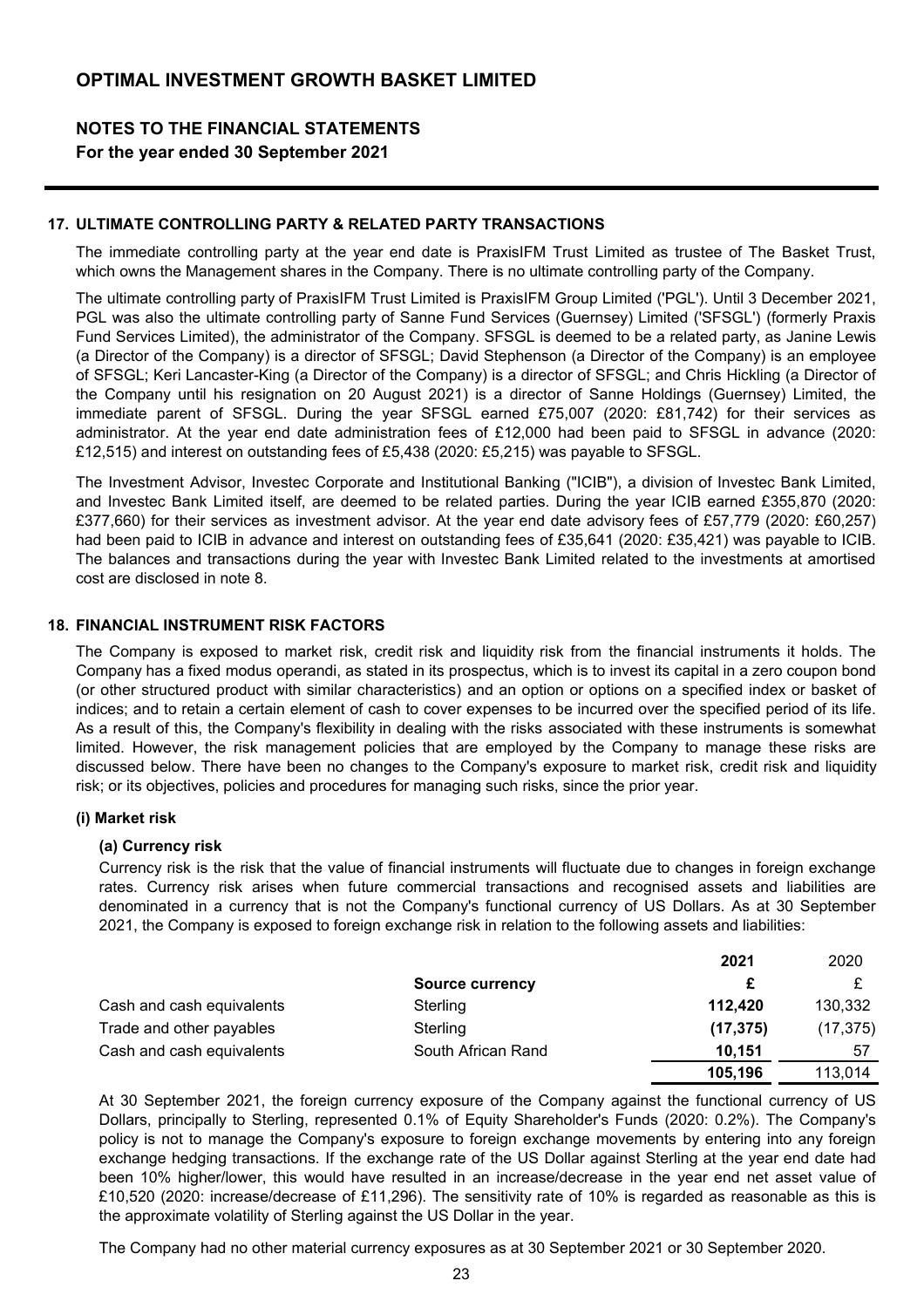# **NOTES TO THE FINANCIAL STATEMENTS For the year ended 30 September 2021**

## **18. FINANCIAL INSTRUMENT RISK FACTORS (continued)**

## **(i) Market risk (continued)**

## **(b) Interest rate risk**

Interest rate risk is the risk that the fair value or future cash flows of a financial instrument will fluctuate because of changes in market interest rates. The Company is exposed to interest rate risk on its cash and cash equivalents and fixed deposits and on interest payable on outstanding future fees. At 30 September 2021, the Company held cash and cash equivalents of £310,815 (2020: £577,526), which earned interest at a weighted average rate of 0% (2020: 0%), and held a long-term deposit of £1,456,195 (2020: £2,127,826), which earned interest at a rate of 0.65% (2020: 1.45%). At 30 September 2021, the Company had outstanding future fees on which interest is payable of £1,163,075 (2020: £1,744,733), on which interest at a rate of 0.65% is payable (2020: 1.45%).

Had these balances existed for the whole of the year and all other factors remained the same, the effect on the Statement of Comprehensive Income of an increase/decrease of 0.25% in short term interest rates would have been an increase of £1,510/decrease of £733 in total comprehensive income for the year (2020: increase of £2,402/decrease of £958). The sensitivity rate of 0.25% is regarded as reasonable in relation to the current US base rate of 0.25% (2020: 0.25%) as interest rates on US Dollar bank accounts are not currently volatile and increases or decreases applied by the Federal Reserve to the base rate are usually applied in increments of 0.25%.

The Company had no other material interest rate exposures as at either 30 September 2021 or 30 September 2020. The Company's Notes are not interest-bearing, however the Notes are measured using amortised cost and the unwind of the discount over the life of the Notes is charged as interest to the Statement of Comprehensive Income.

## **(c) Price risk**

Price risk is the risk that the value of a financial instrument will fluctuate as a result of changes in market prices (other than those arising from interest rate risk or currency risk), whether caused by factors specific to an individual investment, its issuer or all factors affecting all instruments traded in the market. The Company's investment in Investec Bank Limited Callable Notes is measured at amortised cost, and is therefore not subject to price risk. The Company's Option is directly affected by changes in market prices.

Price risk is managed at inception by investing in a combination of two financial instruments: a holding of zero coupon bonds (or other structured product with similar characteristics) that should provide capital protection for investors; and a call option on a basket of indices that the investment advisor believes is most likely to provide positive performance during the life of the Company. In order to provide capital protection, the amount of Notes acquired is calculated with the intention that the maturing amount will be sufficient to guarantee that all investors who remain in the Company to maturity will at minimum get back the amount that they invested plus a return of 5%. The call option provides the potential for significant upside performance, should the relevant indices perform well, with the downside limited to loss of the initial option premium.

The investment premise of the Company involves participation in the potential upside afforded by the Option, whilst enjoying the capital protection afforded by the Notes. Therefore, whilst the Board monitors the performance of the Option and Notes, it is unlikely that the Board would consider redeeming these at any stage, other than in relation to the redemption of investors' shares. As a result, the management of price risk effectively occurs at the inception of the Company in the selection of investments, and is not an active ongoing process during the remainder of the life of the Company.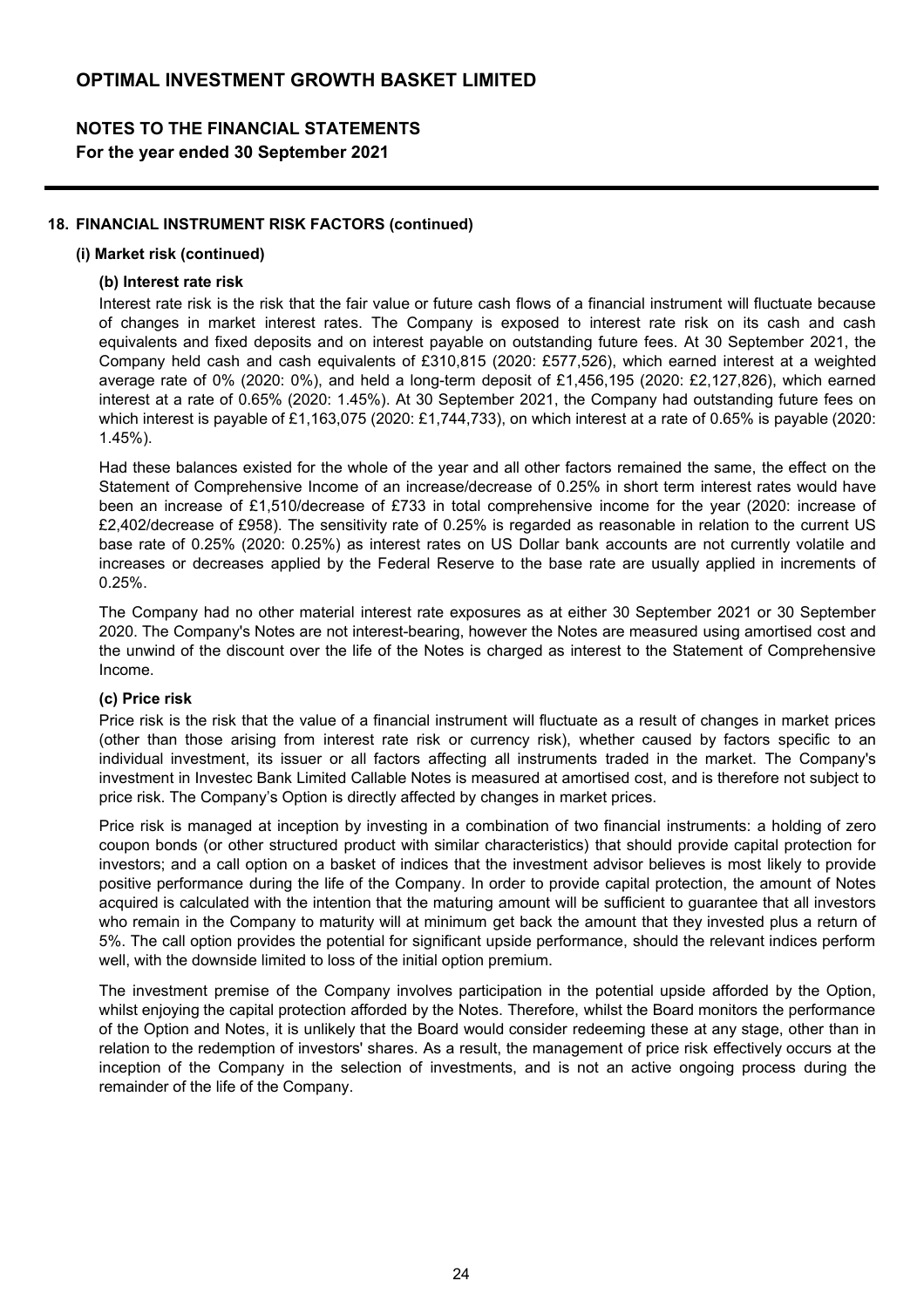# **NOTES TO THE FINANCIAL STATEMENTS For the year ended 30 September 2021**

## **18. FINANCIAL INSTRUMENT RISK FACTORS (continued)**

#### **(i) Market risk (continued)**

## **(c) Price risk (continued)**

The investments at fair value through profit or loss expose the Company to price risk. The details are as follows:

|                     | 2021       | 2020       |
|---------------------|------------|------------|
|                     |            |            |
| UBS AG Index Option | 21,430,505 | 12,599,871 |
|                     | 21,430,505 | 12,599,871 |

A 50 per cent decrease in the published price of the Option at 30 September 2021 would have decreased the Net Asset Value of the Company by £10,715,253 (2020: £6,299,936). Due to the cap on the option contract, a 50 per cent increase in the published price of the Option would increase the Net Asset Value of the Company by £8,828,328 (2020: £6,299,936). The sensitivity rate of 50% is regarded as reasonable due to the potential volatility of the indices to which the UBS AG Option is linked, magnified by the participation rate of 244.55% attached to the Option.

## **(ii) Credit risk**

Credit risk arises when a failure by counter-parties to discharge their obligations could reduce the amount of future cash inflows from financial assets on hand at the year end date. These financial assets include cash and cash equivalents, long-term deposits, debtors, investments at amortised cost and investments at fair value through profit or loss. The Company's exposure to credit risk arises from default of the counterparty with a maximum exposure equal to the carrying value or fair value of these instruments.

The Company states in its Prospectus that it will invest in subordinated debt instruments issued by Investec Bank Limited ('IBL') and an option linked to a specified index, and provides extensive disclosure to shareholders of those instruments and the risks attached thereto. As a result of this, the Company's policy for managing the credit risk attached to the Company's financial assets is to monitor the credit rating of the relevant counterparty for any significant deterioration, without reference to an absolute range of credit ratings. In the event of there being any significant deterioration in the perceived creditworthiness of the counterparty to a point where shareholders' interest may be at risk, the Directors in their absolute discretion would consider the following courses of action: selling the relevant securities to third party purchasers and reinvesting the proceeds in the purchase of securities of another issuer, such that the new securities would replicate as closely as possible the terms and conditions of the original securities; and transferring cash to another banking institution. At initial recognition of the Notes and the Option, the Directors considered the credit risk attached to these instruments to be low, and this remains their view. The Directors would only seek to sell the relevant securities or transfer cash if they (in consultation with the investment advisor) consider on the advice of the investment advisor that such would be in the best interests of the Company and its shareholders.

In accordance with this policy, the Board (in consultation with the investment advisor) has noted that the Fitch longterm credit rating of IBL as at 30 September 2021 was BB- (30 September 2020: BB+). The year end rating of Investec plc, a sister company to IBL, which holds the Company's cash and cash equivalents, is BBB+ (2020: BBB+). As a result, the Directors and the investment advisor believe that it is not in the best interest of shareholders to attempt to unwind the Notes prior to their maturity date on 4 December 2023, as they believe firstly that there has been no significant deterioration in the creditworthiness of IBL, and secondly that obtaining an alternative investment with an institution with a higher credit rating could only be achieved on less favourable terms than those offered by the Notes, which could affect the Company's ability to offer capital protection to shareholders on their investment.

The Company monitors the creditworthiness of its counterparties on an ongoing basis and considers a financial asset to be in default when the counterparty fails to make contractual payments within 60 days of when they fall due. No instances of default or significant changes to the Company's credit risk or expected loss rates have been identified in the last 12 months.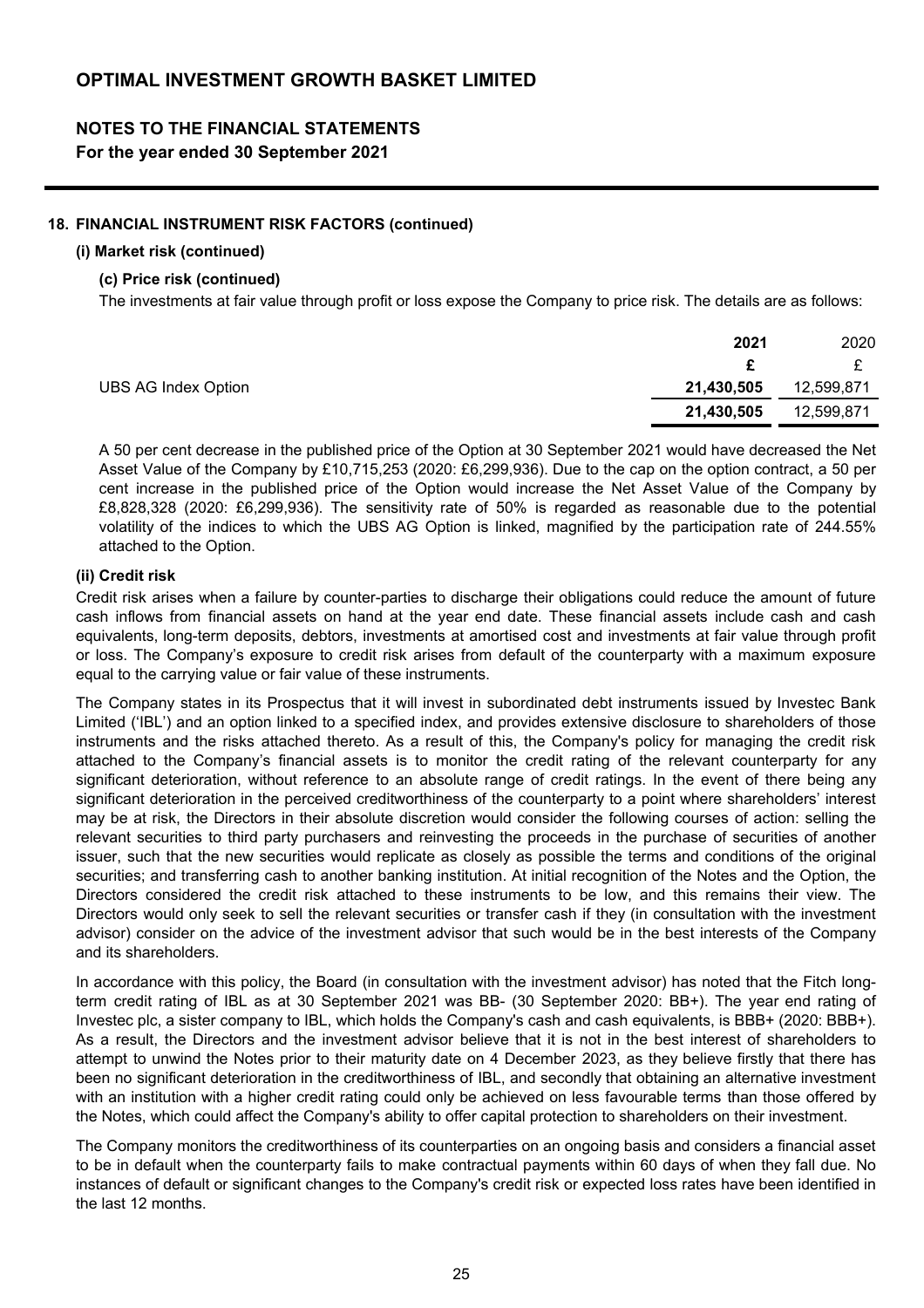## **NOTES TO THE FINANCIAL STATEMENTS For the year ended 30 September 2021**

## **18. FINANCIAL INSTRUMENT RISK FACTORS (continued)**

## **(ii) Credit risk (continued)**

The majority of the Company's trade and other receivables consists of prepayments and there is no credit risk associated with these balances.

The Option is held with UBS AG, which has a Fitch long-term rating of AA- (2020: AA-). The cash and cash equivalents are held with Investec Bank (Channel Islands) Limited, which has a Fitch long term rating of BBB+ (2020: BBB+).

## **(iii) Liquidity risk**

Liquidity risk is the risk that the Company will not be able to meet financial liability obligations as they fall due, which may cause financial losses to the Company. The Company places its cash and cash equivalents with financial institutions on a short-term basis in order to maintain a high level of liquidity. This ensures that the Company is able to complete transactions in a timely manner, thus minimising the Company's exposure to such losses.

The Board reviews the cash resources of the Company on an ongoing basis to ensure that sufficient monies are held on call account to meet the Company's short-term obligations. At 30 September 2021 the cash on call was £310,815 (2020: £577,526), which is considered by the Board to be sufficient to meet all of the Company's short term obligations.

The table below analyses the Company's financial liabilities, which will be settled on a net basis, into relevant maturity groupings based on the remaining period from the period end date to the contractual maturity date. The amounts disclosed in the table are the contractual undiscounted cash flows. Balances due within 12 months equal their carrying balances as the impact of discounting is not significant.

|                          | Less than 6<br>months | 6-12 months | 1-5 years |
|--------------------------|-----------------------|-------------|-----------|
| 2021                     | £                     | £           | £         |
| Trade and other payables | 17,375                | ۰           | 31,704    |
| Net exposure             | 17,375                |             | 31,704    |
|                          | Less than 6<br>months | 6-12 months | 1-5 years |
| 2020                     | £                     | £           | £         |
| Trade and other payables | 42,873                |             |           |
| Net exposure             | 42,873                |             |           |
|                          |                       |             |           |